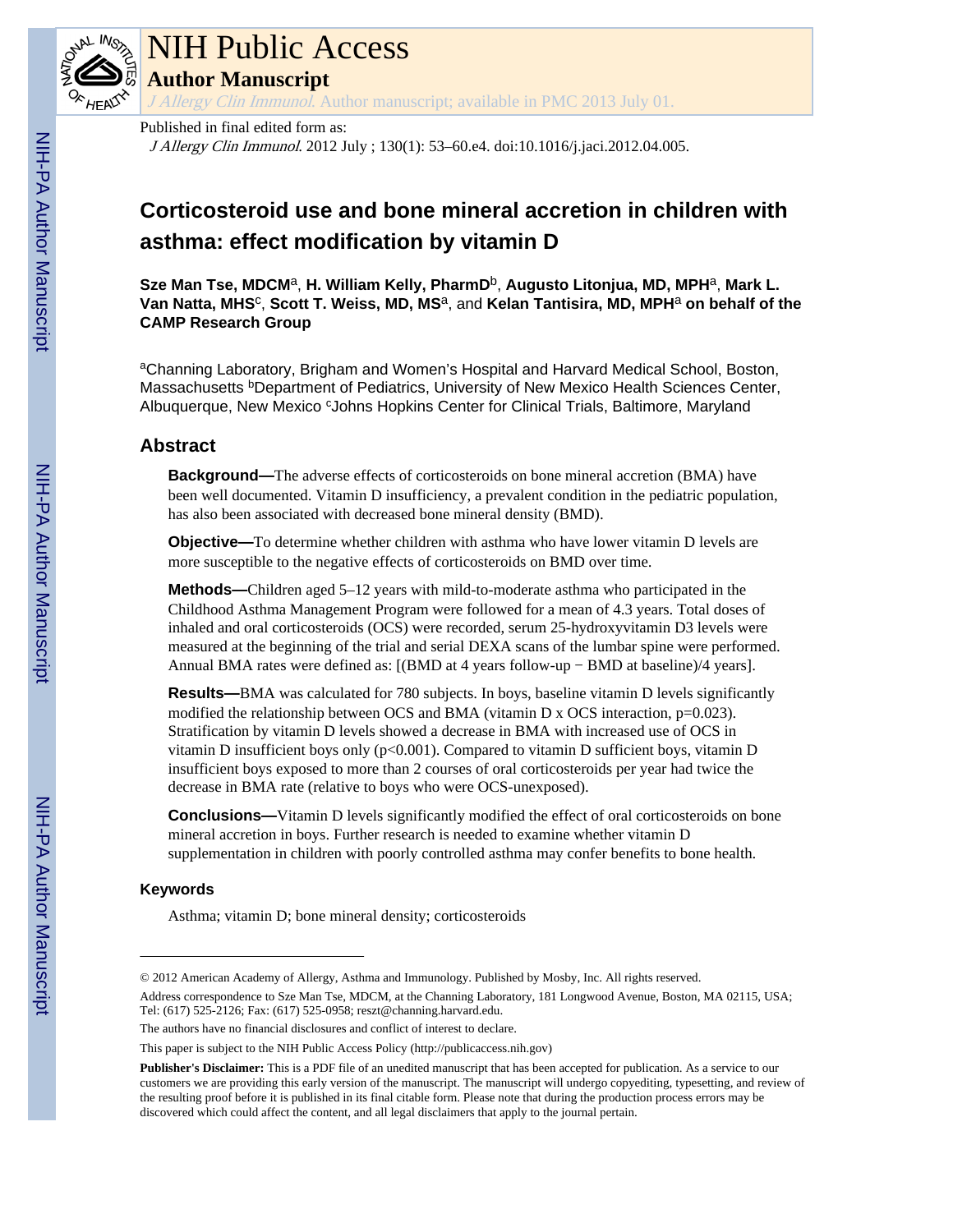#### **Introduction**

Osteoporosis and osteopenia are diseases characterized by low bone mass, with osteopenia affecting 34.5 million individuals above the age of 50 years in the United States<sup>1</sup>. The consequential fractures are major causes of morbidity and high healthcare expenditures. Bone mineral mass is a key determinant of fracture risk and while the accretion of bone mass starts in the fetus, the skeletal system continues its development and maturation throughout childhood and adolescence. Since most of the skeletal mass is achieved before the end of the second decade of life<sup>2</sup>, factors affecting bone mineral accretion (BMA), defined as the change in bone mineral density (BMD) over time, during this critical period may also affect bone mass and fracture risk later in life.

Vitamin D plays an essential role in bone metabolism. Its active form, 1,25 dihydroxyvitamin D, enhances bone mineralization by increasing intestinal calcium and phosphorus absorption and inducing osteoclast maturation<sup>3</sup>. An estimated 55% of the US population has a serum 25-hydroxyvitamin D level below 30 ng/ml, the usual cutoff for vitamin D insufficiency<sup>4</sup>. In the pediatric population, the association between severe vitamin D deficiency and rickets is well established. In addition, vitamin D insufficiency has been associated with low bone mass and bone mineral density<sup>5</sup>.

The adverse effects of corticosteroids on bone health are also well recognized. In adults, corticosteroid use is associated with decreased bone mineral density<sup>6</sup>. In children, this causal relationship is more complex and additional factors need to be taken into account, such as sex, age, height, pubertal status and skeletal maturity<sup>7</sup>. In asthma, a condition affecting about 12.9% of the US population<sup>8</sup>, the risk of adverse side effects from corticosteroid usage is of genuine concern, since inhaled corticosteroids (ICSs) are the most commonly prescribed medications for the long term control of asthma and oral corticosteroids are the therapy of choice for inflammatory control of acute asthma exacerbations<sup>9</sup>. We previously reported that oral corticosteroid (OCS) usage in children with asthma was associated with significant decrements in bone mineral accretion rates<sup>10</sup>; these effects were most dramatic in boys with high cumulative oral corticosteroid intake.

Given that both vitamin D insufficiency and corticosteroid usage may each have adverse effects on BMD, we hypothesized that children with lower vitamin D levels may be more susceptible to the negative effects of corticosteroids on BMD over time. To test this hypothesis, we analyzed the joint effects of vitamin D levels and corticosteroid dosing on BMA on subjects participating in the Childhood Asthma Management Program (CAMP).

# **Methods**

#### **Study population**

The demographics of the subjects enrolled in CAMP and the study design have been described previously<sup>11</sup>. Briefly, 1,041 children with mild-to-moderate asthma aged 5 to 12 years were randomized to budesonide, nedocromil or placebo. This was a multi-center trial designed to evaluate the long-term effects of these treatments on lung growth. Follow-up visits occurred at two and four months after randomization and every four months thereafter. The children's parents or guardians provided informed consent and the study was approved by the local institutional review board. Subjects were followed for a mean of 4.3 years.

#### **Serum 25-hydroxyvitamin D3**

Serum levels of 25-hydroxyvitamin D3 (hereafter referred to as vitamin D) were measured at the beginning of the study for 1,024 patients (98% of enrolled subjects) using a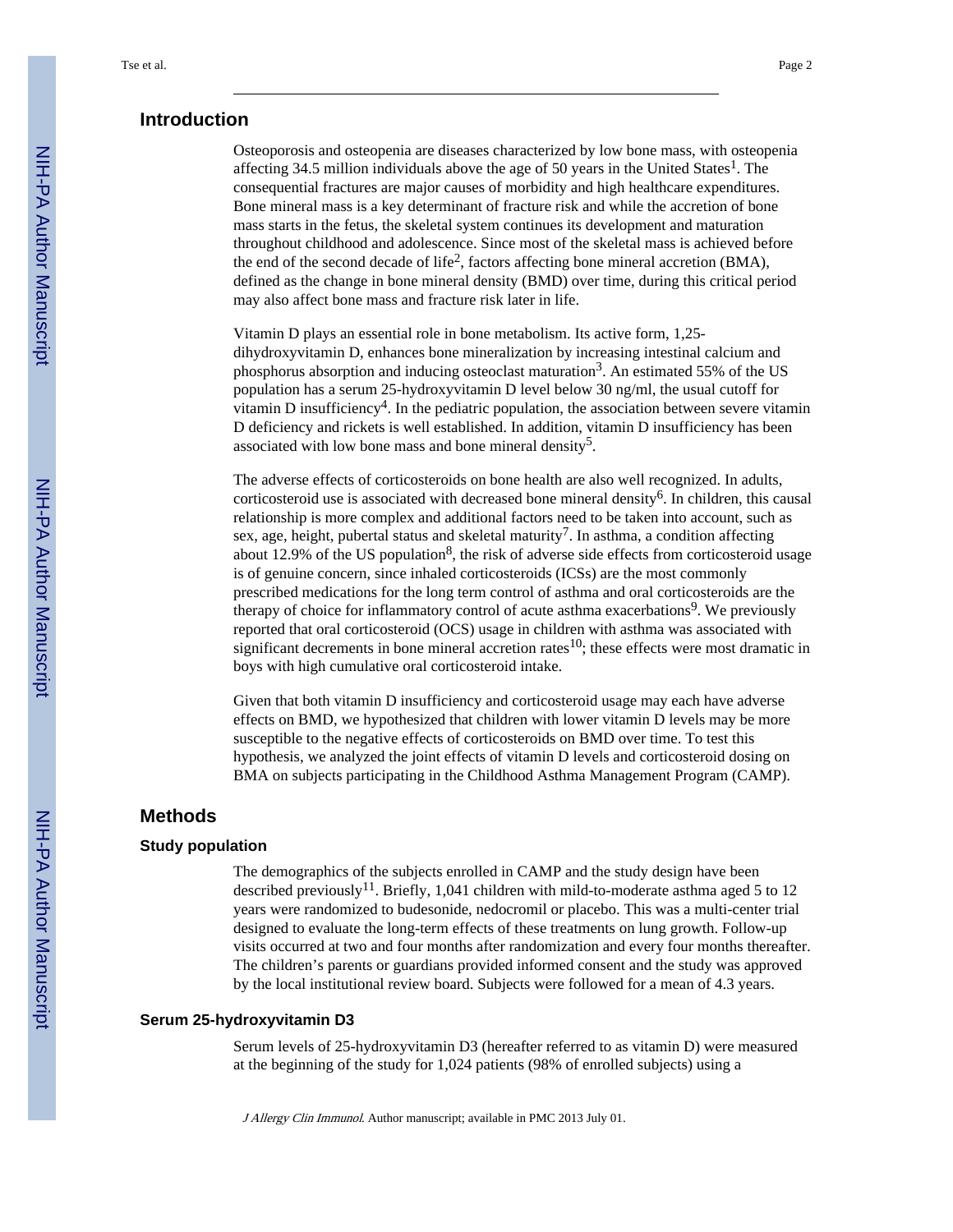radioimmunoassay method<sup>12, 13</sup>. We categorized this measurement into insufficient ( $\frac{30 \text{ ng}}{20 \text{ mg}}$ ) mL) and sufficient ( $>$ 30 ng/mL) based on previous recommendations<sup>14</sup> and consistent with our prior publications in this area<sup>12, 15</sup>.

#### **Bone mineral density**

BMD measurements ( $g/cm<sup>2</sup>$ ) of the lumbar spine (L1–L4) were performed yearly during the study period and were described previously in detail<sup>10</sup>. Measurements were taken by dual energy x-ray absorptiometry (DEXA) using the Hologic (Waltham, MA) QDR-1500 at 6 centers or the Lunar (Madison, WI) DPX at 2 centers at the beginning of the study. Hologic DEXA machines were further divided by the use of pencil beam or fan beam measurements. In order to compare BMD measurements, Lunar measures were converted to Hologic values using the following equation: Hologic BMD =  $0.885 \times$  Lunar BMD<sup>16</sup>. Furthermore, the following adjustment was made to account for deviations between pencil and fan beam measurements: fan-beam  $BMD =$  pencil-beam  $BMD + 0.549$  if height  $\quad 1.40$  m. Subjects from one study center were excluded because of the inability to standardize the initial DEXA values. Due to the lack of adequate BMD references for our population, yearly bone mineral accretion (BMA,  $g/cm^2$ /year) over the duration of the trial was chosen to be the primary outcome, consistent with our previous work $10$ . BMA is a measure closely related to BMD and represents the average gain of BMD over time, hereby defined as [(BMD at 4 years follow-up − BMD at baseline)/4 years]. A 4-year follow-up was chosen because this approximated the end of the trial and the number of patients with a BMD measure was maximized at that time point. BMD z-scores were calculated using CAMP internal references $^{10}$ .

#### **Corticosteroid dosages**

During the study period, patients were randomized to inhaled budesonide 200μg twice daily, nedocromil 8mg twice daily or placebo twice daily<sup>11</sup>. The use of beclomethasone dipropionate or other ICS was also allowed if the control of asthma was inadequate. For asthma exacerbations, short courses of oral prednisone were prescribed per protocol. Each burst consisted of 2 mg/kg per day up to 60 mg of prednisone for 2 days followed by 1 mg/ kg per day up to 30 mg for 2 days. If there was insufficient improvement, an option to continue dosing was available. Dosage, duration and frequency of ICS and oral prednisone bursts were recorded at each follow-up visit.

For analysis purposes, three measures of corticosteroid exposure were examined: exposure to budesonide vs. nedocromil or placebo (intention-to-treat analysis), cumulative ICS and cumulative OCS. The cumulative ICS dose was divided into 3 categories: 0, >0–437, and ≥438 mg. The arbitrary cut point of 438 mg represents 3 years of full dosage of budesonide (400  $\mu$ g/day) out of the 4 years of the study, consistent with our prior analysis<sup>10</sup>. The cumulative oral corticosteroid (OCS) dose was divided into 4 categories:  $0, >0-4, >4-8, 9$ bursts of 180 mg (60/60/30/30 mg/day as one burst for patients weighing at least 30 kg). We chose these cutoffs because over the follow-up period, this is equivalent to 0,  $\pm$  1, and  $>1$  to 2 and >2 courses of OCS per year, a clinically meaningful measure of OCS use that is easy to interpret.

#### **Statistical analysis**

A descriptive analysis of baseline characteristics and univariate predictors was performed. When applicable, a chi-square test was used to compare proportions, a t-test to compare means and Wilcoxon rand sum test to compare medians. A Cochran-Armitage trend test was performed to compare Tanner stages between groups. Variables that were significantly associated with the outcome and one of the exposures at a  $p<0.10$  were included in the multivariable model. Multiple linear regression models were constructed and the effect of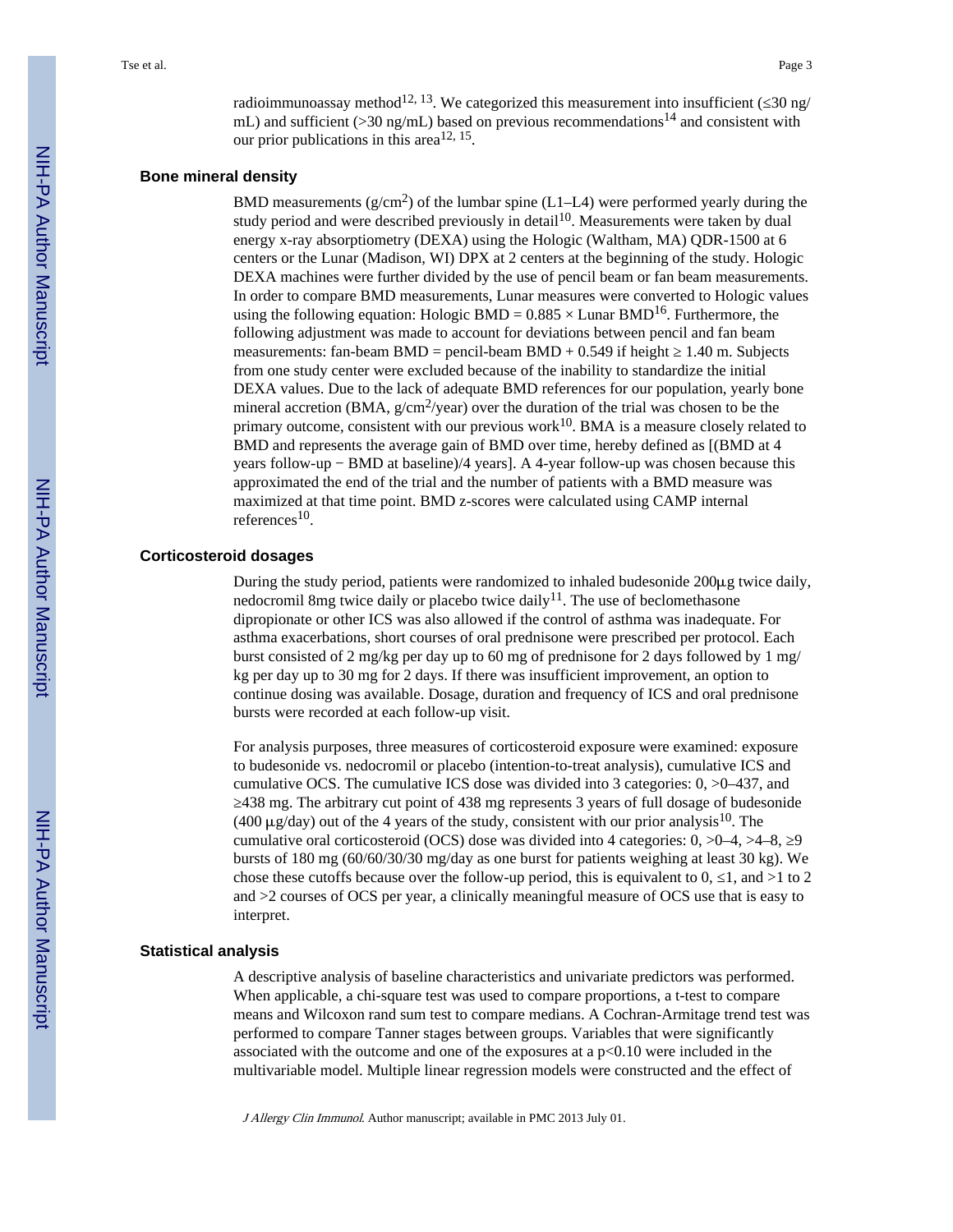different steroid exposures on BMA was tested for effect modification by vitamin D levels via incorporation of a formal interaction term and confirmed through stratified analyses. For each steroid exposure, analyses were stratified by gender and vitamin D levels ( $\frac{30 \text{ ng/mL}}{ }$ vs. >30 ng/mL). Using a total sample size of 780, there is an 80% power to detect a difference in BMA of 0.005  $g/cm^2$ /year between the vitamin D insufficient and sufficient groups, at a significance level of 0.05. P values are 2-sided. All analyses were performed using R, version 2.12.1 (www.r-project.org).

# **Results**

#### **Patient demographics**

From the 7 eligible study centers, a total of 780 subjects had a baseline vitamin D level and a BMD measurement at baseline and at 4 years follow-up. The subjects lost to follow-up had a lower BMI and higher vitamin D level compared to the study participants, but other demographics did not differ significantly, including the percent of randomization to budesonide (Table E1 in Online Repository). The median vitamin D level was 34.3 ng/mL (IQR 26.9, 45.6) and the median BMA was  $0.041$  g/cm<sup>2</sup>/year (IQR 0.026, 0066). Baseline characteristics of the study population by vitamin D status are presented in Table I. The majority of subjects were at Tanner stage 1 (breast stage for girls and genital stage for boys) at the beginning of the trial. While there is a clear progression through the pubertal stages throughout the trial, there was a predominance of females in later pubertal stages (Tanner 3, 4, and 5) at 4 years follow-up ( $p=0.0001$ ).

#### **Effect of corticosteroids on BMA**

There were 231 (29.6%) subjects randomized to the budesonide treatment arm and an additional 147 subjects from the other 2 treatment arms were exposed to any ICS, with a median cumulative ICS dose of 560 mg (IQR 295, 585). The majority of subjects received ≥438 mg (n=235) of which 92.8% were from the budesonide randomized arm. The majority of the subjects received OCSs during the trial, with a median cumulative OCS dose of 540 mg (IQR 205, 1064). Among those who received 5 bursts of OCS (1 course per year), the median number of bursts was 8.0. Univariate regression analysis showed that age, sex, height, BMI, Tanner stage, race, and baseline BMD to be significantly associated with BMA and one of the exposures. Therefore, all multivariable regression analyses were adjusted for these variables. Overall, randomization to budesonide  $(p=0.77)$  and cumulative ICS use (p=0.09) had no significant effect on BMA, but there was a dose-dependent decrease in BMA among individuals taking OCSs (p=0.008), consistent with our previous results over a longer follow-up period (median 7 years) $10$ .

#### **Effect of corticosteroids on BMA by vitamin D status**

Table II shows the change in annual BMA with different corticosteroid exposures, stratified by vitamin D level and sex. Vitamin D status at baseline did not modify the relationship between CAMP randomization to budesonide and BMA using intention-to-treat analysis (interaction between budesonide and vitamin D level,  $p=0.53$  for boys and  $p=0.79$  for girls). In vitamin D sufficient boys, a significant decrease in BMA was noted with increasing ICS use ( $p=0.007$ ). However, there was no significant effect modification by vitamin D on the relationship between cumulative ICS and BMA ( $p=0.48$  for boys and  $p=0.90$  for girls). A significant interaction term between vitamin D and OCS use for boys ( $p=0.02$ ) supports an effect modification by vitamin D on the effect of OCS on BMA. In boys, there was a significant decrease in BMA with increasing use of OCSs in the vitamin D insufficient group only ( $p \le 0.001$ ; 95% CI  $-0.008$ ,  $-0.002$ ). Specifically, each increase in category of OCS exposure was associated with a significant decrease in BMA (0.005 g/cm<sup>2</sup>/year). Of the vitamin D insufficient CAMP boys taking more than two courses of OCS per year and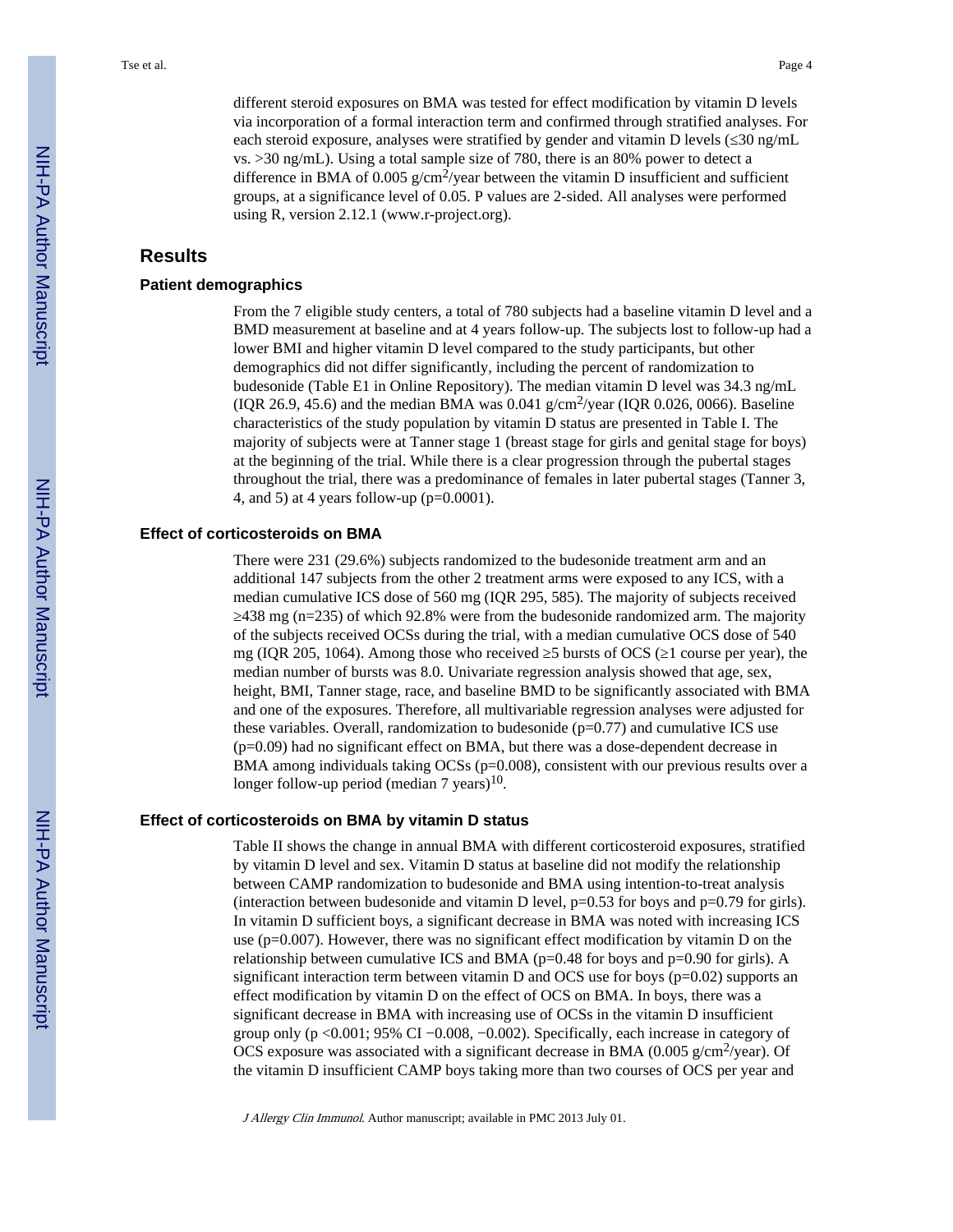compared to those taking no OCS, the difference in medians was  $-0.027$  g/cm<sup>2</sup>/year for BMA and –0.819 for BMD z-score, compared to –0.014 g/cm<sup>2</sup>/year and –0.122 respectively for vitamin D sufficient boys. Figure 1 shows the difference in BMA between OCS-exposed and OCS-unexposed boys, with twice the difference in BMA associated with moderate to high OCS usage noted in the vitamin D insufficient group compared to the vitamin D sufficient group. An OCS dose-dependent decrease in BMD z-score was also observed in vitamin D insufficient boys (p<0.001; 95% CI –0.279, –0.077; interaction term p=0.04, Table III). In females, there was no significant decrease in BMA with increasing OCS intake and no effect modification by vitamin D. Interestingly, among those not exposed to steroids, BMA was higher in the vitamin D insufficient group (Table II). Compared to their vitamin D sufficient counterparts, these subjects were overall younger, had lower BMI percentiles, were in lower pubertal stages and consisted of more white subjects (Table E2–E4 in Online Repository). After adjustment for covariates, vitamin D insufficiency was not associated with BMA (p=0.65, p=0.38, p=0.06 for non-exposed to budesonide, ICS and OCS, respectively).

# **Discussion**

In this evaluation of the combined effects of vitamin D and corticosteroid use on BMA and BMD in children with asthma, we found a dose-dependent effect of OCS use on BMA in boys that was significantly modified by serum  $25(OH)<sub>2</sub>D$  levels. Specifically, boys with lower vitamin D levels (≤30 ng/mL) had a doubling of the decrease in BMA following exposure to a moderate to high number of OCS treatment courses for asthma exacerbations (Figure 1). This effect was most notable in subjects taking the equivalent to >2 courses of OCS per year, a relatively common occurrence in clinical practice. A longitudinal observational study in the UK reported that about 12% of children aged 5 to 11 years with diagnosed asthma received one or more courses of OCS per year<sup>17</sup>. This, combined with the high prevalence of vitamin D insufficiency<sup>4</sup>, suggests that many children with asthma are particularly vulnerable to decrements in bone density. There was no evidence of an effect of cumulative ICS or budesonide as per randomization on BMA and no evidence of effect modification by vitamin D. This is consistent with previous findings that ICS use has no adverse effects on BMD in children<sup>10, 18–20</sup>.

Our study adds to several existing studies that have cited an association of OCS usage to decreased BMD or BMA<sup>10, 21, 22</sup>, by noting a specific subgroup, vitamin D insufficiency, as being at greatest risk for this adverse outcome. We observed that among both boys and girls who were not exposed to OCS, BMA and BMD z-score were higher in those who were vitamin D insufficient. However, the association between vitamin D insufficiency and increased BMA was not significant after adjustment for baseline BMD, sex, BMI percentile and Tanner stage, stressing the importance of these risk factors when examining BMA. While the clinical significance of a decreased BMA and changes in BMD z-score as related to future fractures are not well established in children given the lack of prospective longitudinal studies, in adults, a 1 standard deviation decreased in spine BMD is associated with a 2-fold increase in fracture risk<sup>23</sup>. Additionally, Van Staa et al reported a 1.3 times increase in odds of fracture in children aged 4–17 years taking ≥4 courses of OCS over a mean follow-up of 2.7 years<sup>24</sup>. Further research is needed to determine whether OCS bursts combined with vitamin D insufficiency during childhood and adolescence has a cumulative effect on peak bone mass and long-term fracture risks.

There are several potential biologic reasons to support the interaction of corticosteroids with vitamin D on bone health. Corticosteroids reduce bone mineral accretion and contribute to corticosteroid-induced osteoporosis by impairing the function and differentiation of osteoblasts and by increasing osteoclasts activity. Furthermore, they induce apoptosis of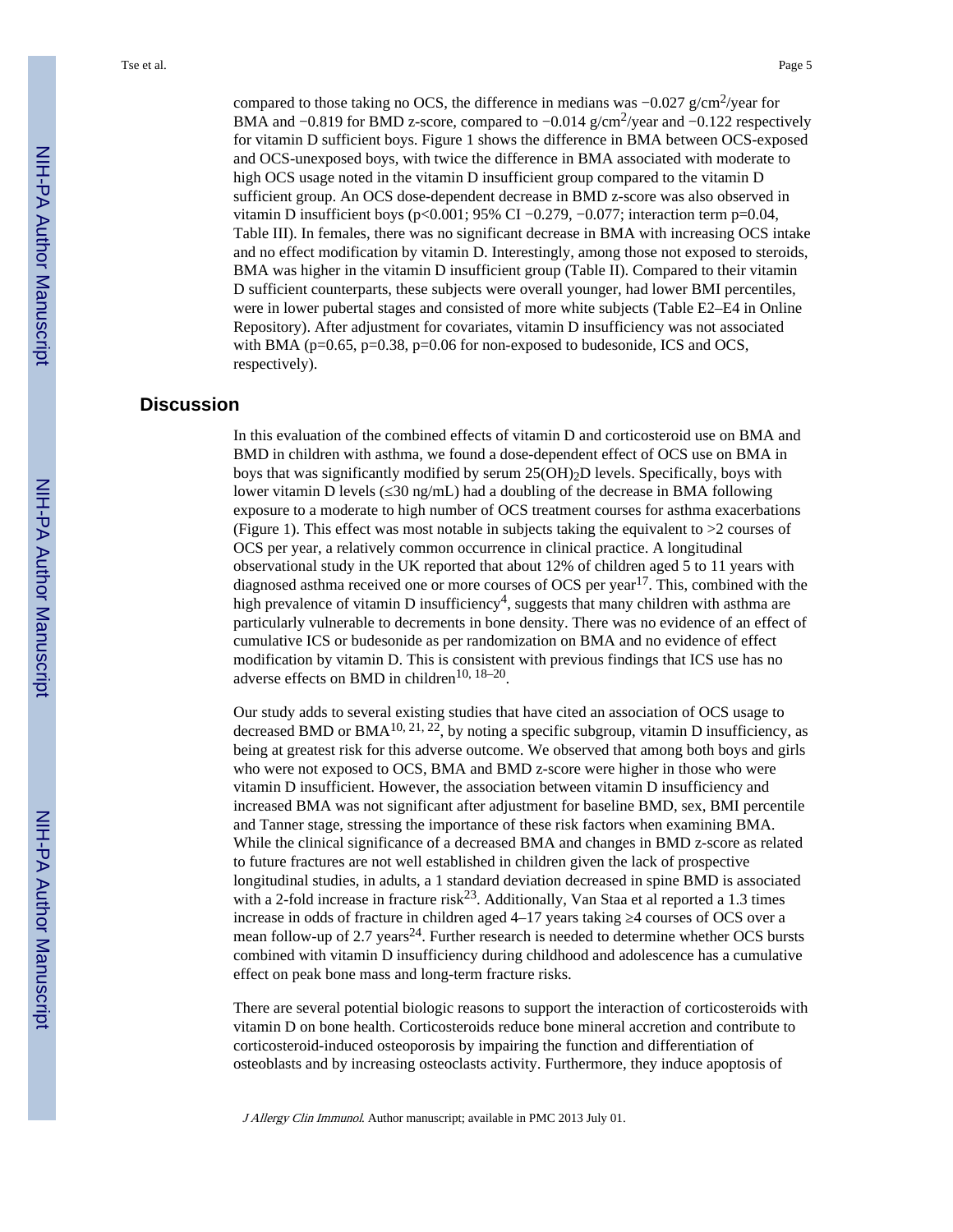osteoblasts while having an anti-apoptotic effect on osteoclasts, resulting in accelerated bone resorption<sup>25</sup>. At the intestinal level, corticosteroids inhibit vitamin D-dependent intestinal calcium absorption and decreased expression of specific duodenal calcium transporters<sup>6, 26</sup>. Rickets and osteomalacia are well-documented adverse effects of severe vitamin D deficiency. Vitamin D insufficiency has been associated with compensatory increase in parathyroid hormone (PTH) secretion<sup>27</sup>, which can lead to bone resorption and reduced bone mineral density<sup>28</sup>. Differentiation and prevention of osteoclast apoptosis is mediated by the binding of receptor activator of NF-κB ligand (RANKL) to its receptor RANK, which can be neutralized by RANKL's inhibitor osteoprotegerin (OPG). Both corticosteroids and vitamin D insufficiency contribute to bone loss by increasing the RANKL/OPG ratio<sup>29</sup>.

In this study, the adverse dosage-dependent effect of OCS on BMA and the effect modification by serum vitamin D levels were significant only in boys, despite adjustment for Tanner staging. While there is an established sexual dimorphism in cortical bone density development, the relative importance of sex hormones on trabecular bone density, which is measured by DEXA, is being elucidated. Murine models suggest that androgens are mainly responsible for the development of trabecular bone mass in males  $30$ , in contrast to the important role of estrogens in females $31$ . In this cohort, more girls progressed through the later stages of puberty than boys. Thus, it is likely that more girls were exposed to increased estrogen levels than boys were exposed to increased androgen levels. In girls, the associated estrogen surge may have also masked the small negative effect of corticosteroids and low vitamin D levels on bone health. Given the same chronological age, boys have a consistently lower biological age compared to girls $32$ . This is reflected by the fact that boys achieve a peak bone mass later than girls. It is recognized that the growing skeleton is particularly susceptible to the adverse effects of corticosteroids<sup>24</sup>. Hence, it is possible that the delayed bone maturation pattern in boys predisposes them to increased adverse effects from corticosteroids and low vitamin D.

In addition to its direct effect on bone, low vitamin D levels may be associated with decreased BMA through increased OCS use in children with asthma. In the CAMP cohort, Brehm et al found that individuals with vitamin D insufficiency and receiving ICS had 1.7 times increased odds of severe asthma exacerbation over the 4 years of the trial, compared to those who were vitamin D sufficient and on ICS. This corroborates with their previous study of 616 Costa Rican children with asthma, where higher vitamin D levels were associated with a reduced odds of hospitalization<sup>15</sup>. Vitamin D insufficiency results in increased exacerbations, which in turn lead to increased OCS use, thus leading to further decrease in BMA. Together with our findings, this suggests that patients with frequent exacerbations may benefit from a vitamin D level assessment as these individuals are at greatest risk for decreased BMA.

Although CAMP included a higher proportion of minority subjects (13.3% black, 9.4% Hispanic and 9.0% others<sup>11</sup>) compared to other pediatric asthma trials, it was a predominantly white, non-disadvantaged cohort, therefore the generalizability of our findings need to be addressed. Children at risk for hypovitaminosis D, including those with a nonwhite ethnicity, who are obese, or in low socioeconomic status, may be even more susceptible to the adverse effects of steroids on bone health. Interestingly, a recent study described a significant decrease in BMD with decreasing vitamin D levels in whites and Mexican-Americans, but not among blacks $33$ . Furthermore, in blacks, the inverse association between vitamin D and parathyroid hormone was observed only below the threshold of vitamin D deficiency (20 ng/mL), suggesting that African-Americans may require much lower vitamin D levels to experience the associated side effects. Further studies are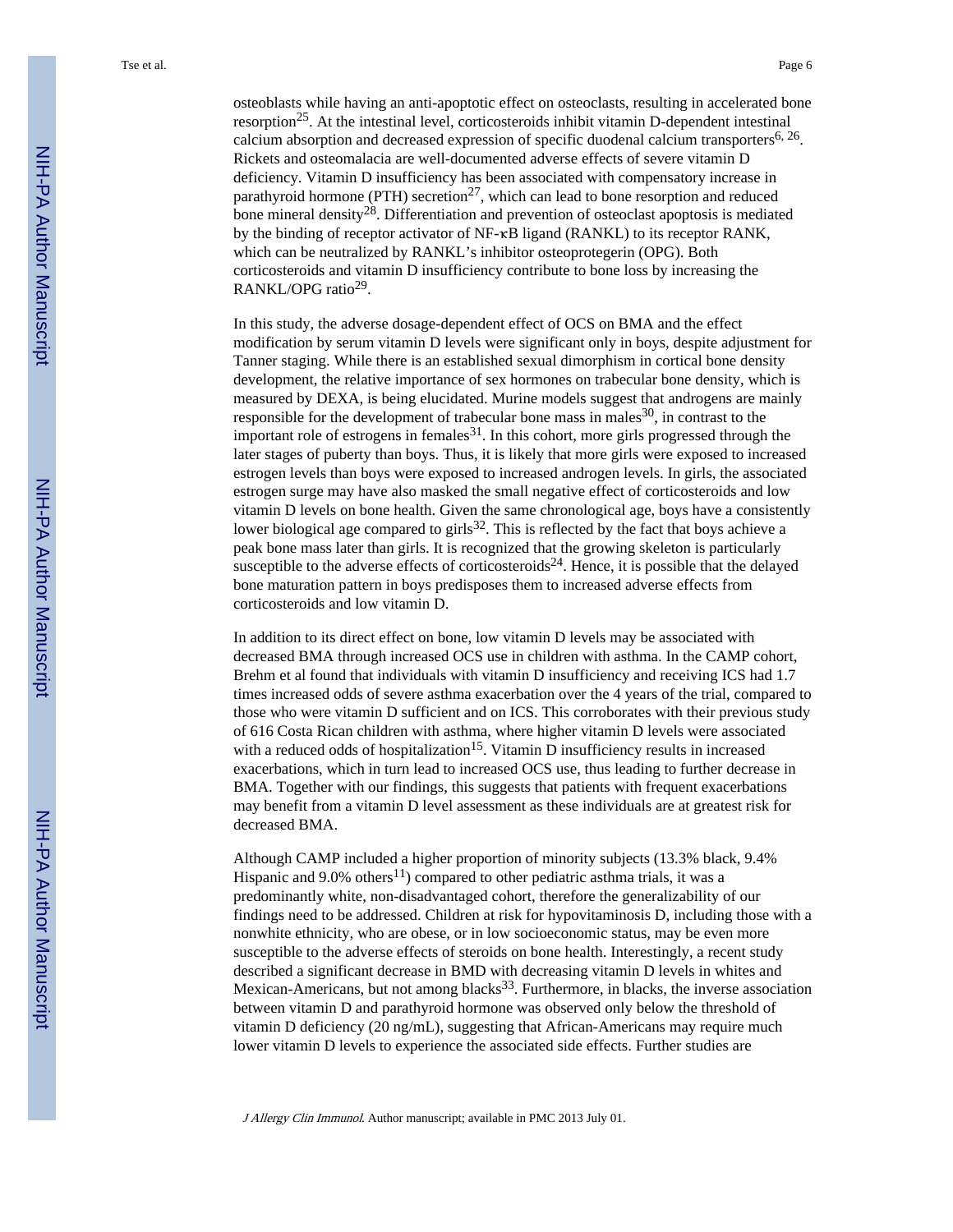warranted to examine the effects of vitamin D on bone health among individuals of different ethnic backgrounds.

The current study is limited by the fact that only one measure of serum vitamin D was used. Ideally, vitamin D measurements over time may allow for a more confident classification of whether an individual is vitamin D sufficient or insufficient and for the identification of seasonal variability in vitamin D levels. However, our results remained unchanged after adjusting for the season when vitamin D level was drawn (data not shown). In CAMP, a second vitamin D measurement was taken at the end of the study. The present study focused on the ability of vitamin D to modify the effects of corticosteroids on future BMA; therefore only the baseline level was used. Furthermore, using only subjects who had consistent levels at both time points (insufficient or sufficient at both times) significantly restricted our sample size. There was also potential for misclassification of subjects given that the measurements were not necessarily drawn during the same seasons. Nonetheless, using only individuals with consistent levels of vitamin  $D$  (n=479), the interaction between the number of course of OCS and vitamin D on BMA remained significant ( $p=0.042$ ). A large longitudinal, population-based study showed that despite seasonal variations in serum vitamin D, subjects with low serum vitamin D levels are unlikely to have substantial improvement 14 years later<sup>35</sup>. Hofmann et al also found a significant correlation between vitamin D levels at baseline and 1 and 5 years<sup>36</sup>. Taken together, these findings support the use of a single vitamin D level measurement as predictor for future disease. Since bone health was not a primary outcome in CAMP, we did not have data on each subject's physical activity level or dietary changes. Although these variables are associated with BMA, diet is a limited source of vitamin  $D^{37}$  and overall physical activity is not associated with vitamin D, therefore confounding, if present, is minimal. Physical activity outdoor may be a proxy for sun exposure, but to the extent that this would influence serum vitamin D status will be reflected in the serum levels that we have measured. Our study may have lacked power to detect some association, as CAMP was not designed to assess BMA. Although we found a significant association between ICS exposure and decreasing BMA in vitamin D sufficient boys (p=0.007), the interaction between vitamin D and ICS exposure was not significant (p=0.48). This observed association may be due to an outlier effect, although we may not have adequate power to detect a true effect modification by vitamin D.

#### **Conclusion**

Our study demonstrates a dosage-dependent effect of intermittent oral corticosteroid use on bone mineral accretion in boys with asthma, which is significantly modified by baseline serum vitamin D levels. The findings of this study may have important clinical implications. Vitamin D insufficiency and asthma are two prevalent conditions in children. The use of oral corticosteroids is also a common occurrence among children with asthma. This study not only supports an adverse effect on bone mineral accretion associated with increasing use of OCS in boys, but also demonstrates that this negative effect is exacerbated by low serum vitamin D. While further research is needed to confirm this finding, and whether vitamin D supplementation can confer clinical benefits on future bone health, our data suggests that children, in particular boys, with asthma who have frequent exacerbations requiring OCS treatment may benefit from a vitamin D assessment and that vitamin D supplementation in these children may help to preserve bone mineral density.

# **Supplementary Material**

Refer to Web version on PubMed Central for supplementary material.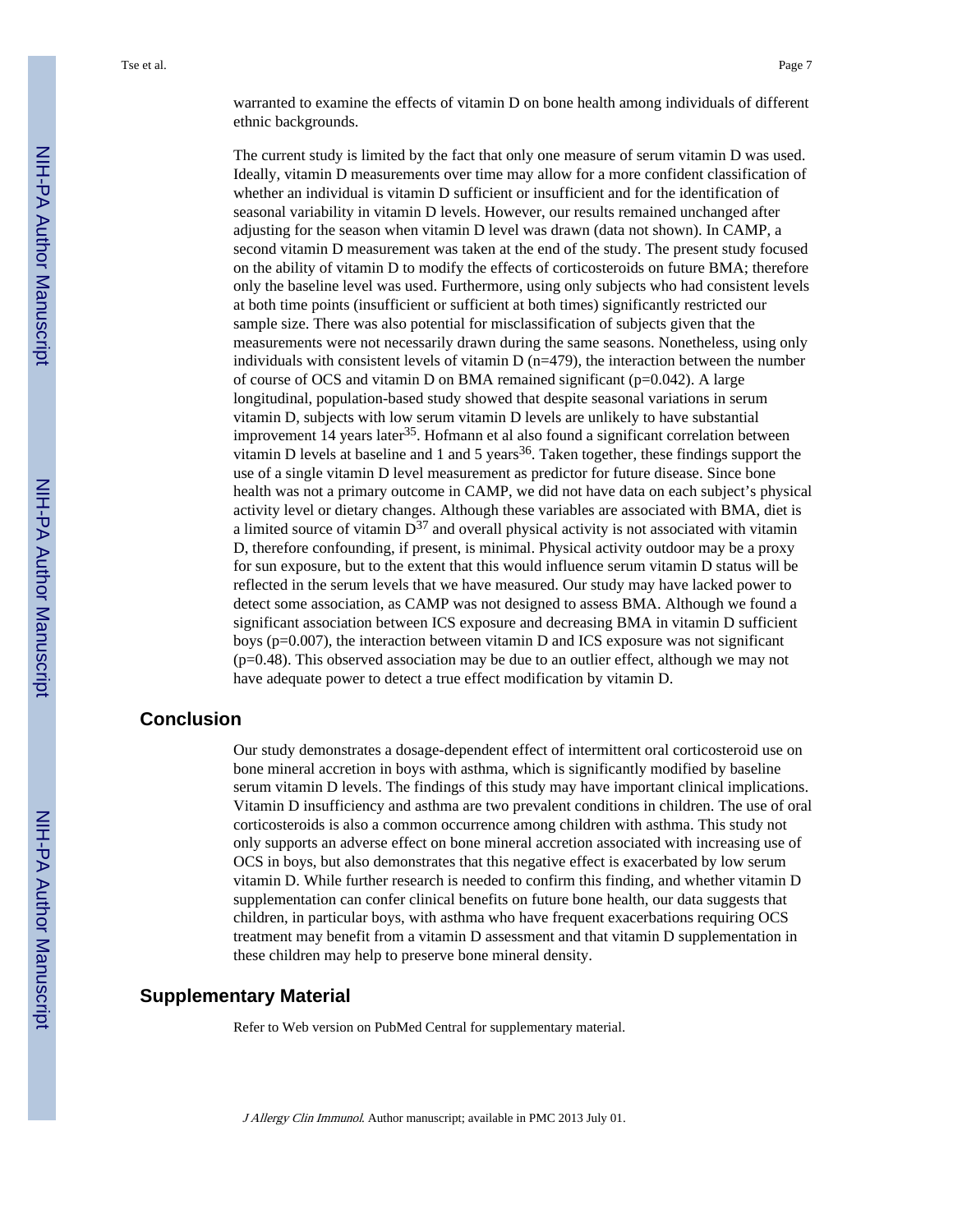## **Acknowledgments**

The Childhood Asthma Management Program is supported by contracts NO1-HR-16044, 16045, 16046, 16047, 16048, 16049, 16050, 16051, and 16052 with the National Heart, Lung, and Blood Institute and General Clinical Research Center grants M01RR00051, M01RR0099718-24, M01RR02719-14, and RR00036 from the National Center for Research Resources. Additional support for this research came from grants P50 HL67664, T32 HL07427 and R21 HL089842 from the National Institutes of Health and the National Heart, Lung and Blood Institute.

# **Abbreviations**

| <b>BMA</b>  | Bone mineral accretion                |
|-------------|---------------------------------------|
| BMD         | Bone mineral density                  |
| <b>CAMP</b> | Childhood Asthma Management Program   |
| <b>DEXA</b> | Dual-energy radiograph absorptiometry |
| <b>ICS</b>  | Inhaled corticosteroid                |
| OCS         | Oral corticosteroid                   |
| PTH         | Parathyroid hormone                   |

#### **References**

- 1. Looker AC, Melton LJ 3rd, Harris TB, Borrud LG, Shepherd JA. Prevalence and trends in low femur bone density among older US adults: NHANES 2005–2006 compared with NHANES III. Journal of bone and mineral research : the official journal of the American Society for Bone and Mineral Research. 2010; 25:64–71. [PubMed: 19580459]
- 2. van der Sluis IM, de Ridder MA, Boot AM, Krenning EP, de Muinck Keizer-Schrama SM. Reference data for bone density and body composition measured with dual energy xray absorptiometry in white children and young adults. Archives of disease in childhood. 2002; 87:341– 7. discussion -7. [PubMed: 12244017]
- 3. Holick MF. Resurrection of vitamin D deficiency and rickets. The Journal of clinical investigation. 2006; 116:2062–72. [PubMed: 16886050]
- 4. Ginde AA, Mansbach JM, Camargo CA Jr. Association between serum 25-hydroxyvitamin D level and upper respiratory tract infection in the Third National Health and Nutrition Examination Survey. Archives of internal medicine. 2009; 169:384–90. [PubMed: 19237723]
- 5. Cranney A, Weiler HA, O'Donnell S, Puil L. Summary of evidence-based review on vitamin D efficacy and safety in relation to bone health. The American journal of clinical nutrition. 2008; 88:513S–9S. [PubMed: 18689393]
- 6. Canalis E, Mazziotti G, Giustina A, Bilezikian JP. Glucocorticoid-induced osteoporosis: pathophysiology and therapy. Osteoporosis international : a journal established as result of cooperation between the European Foundation for Osteoporosis and the National Osteoporosis Foundation of the USA. 2007; 18:1319–28. [PubMed: 17566815]
- 7. Brown JJ, Zacharin MR. Proposals for prevention and management of steroid-induced osteoporosis in children and adolescents. Journal of paediatrics and child health. 2005; 41:553–7. [PubMed: 16398835]
- 8. Lifetime asthma prevalence percents by age, United States: National Health Interview Survey. Center for Disease Control and Prevention; 2008. Available from <http://www.cdc.gov/asthma/nhis/08/table2-1.htm>
- 9. EPR-3. NIH Publication No 08-4051. Bethesda, MD: U.S. Department of Health and Human Services; National Institutes of Health; National Heart, Lung, and Blood Institute; National Asthma Education and Prevention Program; 2007. Expert Panel Report 3 (EPR3): Guidelines for the Diagnosis and Management of Asthma (EPR-3 2007).
- 10. Kelly HW, Van Natta ML, Covar RA, Tonascia J, Green RP, Strunk RC. Effect of long-term corticosteroid use on bone mineral density in children: a prospective longitudinal assessment in the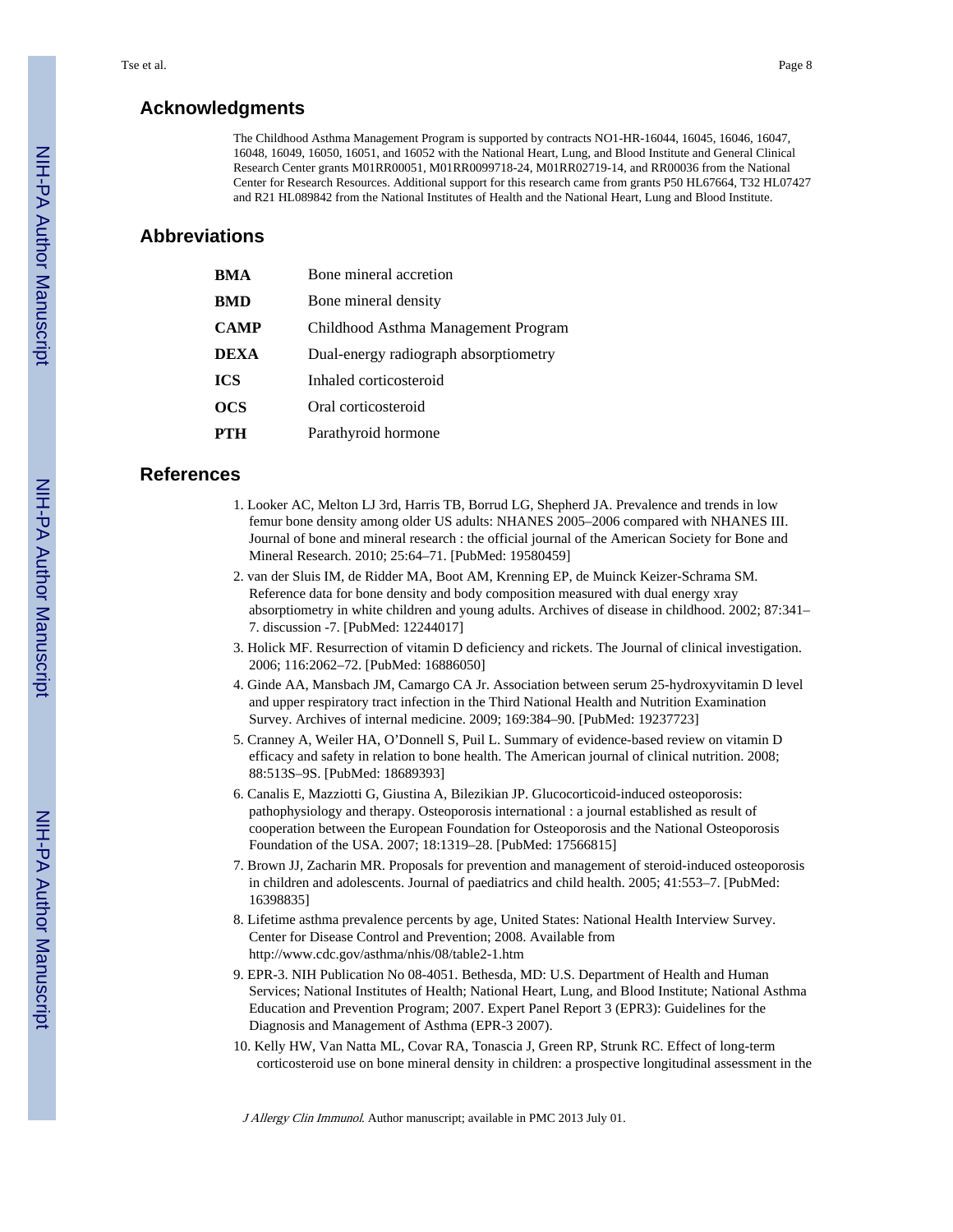childhood Asthma Management Program (CAMP) study. Pediatrics. 2008; 122:e53–61. [PubMed: 18595975]

- 11. The Childhood Asthma Management Program Research Group. Long-term effects of budesonide or nedocromil in children with asthma. The New England journal of medicine. 2000; 343:1054– 63. [PubMed: 11027739]
- 12. Brehm JM, Schuemann B, Fuhlbrigge AL, Hollis BW, Strunk RC, Zeiger RS, et al. Serum vitamin D levels and severe asthma exacerbations in the Childhood Asthma Management Program study. The Journal of allergy and clinical immunology. 2010; 126:52–8. e5. [PubMed: 20538327]
- 13. Hollis BW, Kamerud JQ, Selvaag SR, Lorenz JD, Napoli JL. Determination of vitamin D status by radioimmunoassay with an 125I-labeled tracer. Clinical chemistry. 1993; 39:529–33. [PubMed: 8448871]
- 14. Holick MF. Vitamin D status: measurement, interpretation, and clinical application. Annals of epidemiology. 2009; 19:73–8. [PubMed: 18329892]
- 15. Brehm JM, Celedon JC, Soto-Quiros ME, Avila L, Hunninghake GM, Forno E, et al. Serum vitamin D levels and markers of severity of childhood asthma in Costa Rica. American journal of respiratory and critical care medicine. 2009; 179:765–71. [PubMed: 19179486]
- 16. Genant HK, Grampp S, Gluer CC, Faulkner KG, Jergas M, Engelke K, et al. Universal standardization for dual x-ray absorptiometry: patient and phantom cross-calibration results. Journal of bone and mineral research : the official journal of the American Society for Bone and Mineral Research. 1994; 9:1503–14. [PubMed: 7817795]
- 17. Turner S, Thomas M, von Ziegenweidt J, Price D. Prescribing trends in asthma: a longitudinal observational study. Archives of disease in childhood. 2009; 94:16–22. [PubMed: 18701558]
- 18. Roux C, Kolta S, Desfougeres JL, Minini P, Bidat E. Long-term safety of fluticasone propionate and nedocromil sodium on bone in children with asthma. Pediatrics. 2003; 111:e706–13. [PubMed: 12777589]
- 19. Bahceciler NN, Sezgin G, Nursoy MA, Barlan IB, Basaran MM. Inhaled corticosteroids and bone density of children with asthma. The Journal of asthma : official journal of the Association for the Care of Asthma. 2002; 39:151–7. [PubMed: 11990230]
- 20. Baraldi E, Bollini MC, De Marchi A, Zacchello F. Effect of beclomethasone dipropionate on bone mineral content assessed by X-ray densitometry in asthmatic children: a longitudinal evaluation. The European respiratory journal : official journal of the European Society for Clinical Respiratory Physiology. 1994; 7:710–4. [PubMed: 8005253]
- 21. Matsumoto H, Ishihara K, Hasegawa T, Umeda B, Niimi A, Hino M. Effects of inhaled corticosteroid and short courses of oral corticosteroids on bone mineral density in asthmatic patients : a 4-year longitudinal study. Chest. 2001; 120:1468–73. [PubMed: 11713121]
- 22. Rajasekaran K, Seth R, Abelson A, Batra PS. Prevalence of metabolic bone disease among chronic rhinosinusitis patients treated with oral glucocorticoids. American journal of rhinology & allergy. 2010; 24:215–9. [PubMed: 20537290]
- 23. Bagger YZ, Tanko LB, Alexandersen P, Hansen HB, Qin G, Christiansen C. The long-term predictive value of bone mineral density measurements for fracture risk is independent of the site of measurement and the age at diagnosis: results from the Prospective Epidemiological Risk Factors study. Osteoporosis international : a journal established as result of cooperation between the European Foundation for Osteoporosis and the National Osteoporosis Foundation of the USA. 2006; 17:471–7. [PubMed: 16261280]
- 24. van Staa TP, Cooper C, Leufkens HG, Bishop N. Children and the risk of fractures caused by oral corticosteroids. Journal of bone and mineral research : the official journal of the American Society for Bone and Mineral Research. 2003; 18:913–8. [PubMed: 12733732]
- 25. Jia D, O'Brien CA, Stewart SA, Manolagas SC, Weinstein RS. Glucocorticoids act directly on osteoclasts to increase their life span and reduce bone density. Endocrinology. 2006; 147:5592–9. [PubMed: 16935844]
- 26. Huybers S, Naber TH, Bindels RJ, Hoenderop JG. Prednisolone-induced Ca2+ malabsorption is caused by diminished expression of the epithelial Ca2+ channel TRPV6. American journal of physiology Gastrointestinal and liver physiology. 2007; 292:G92–7. [PubMed: 16901990]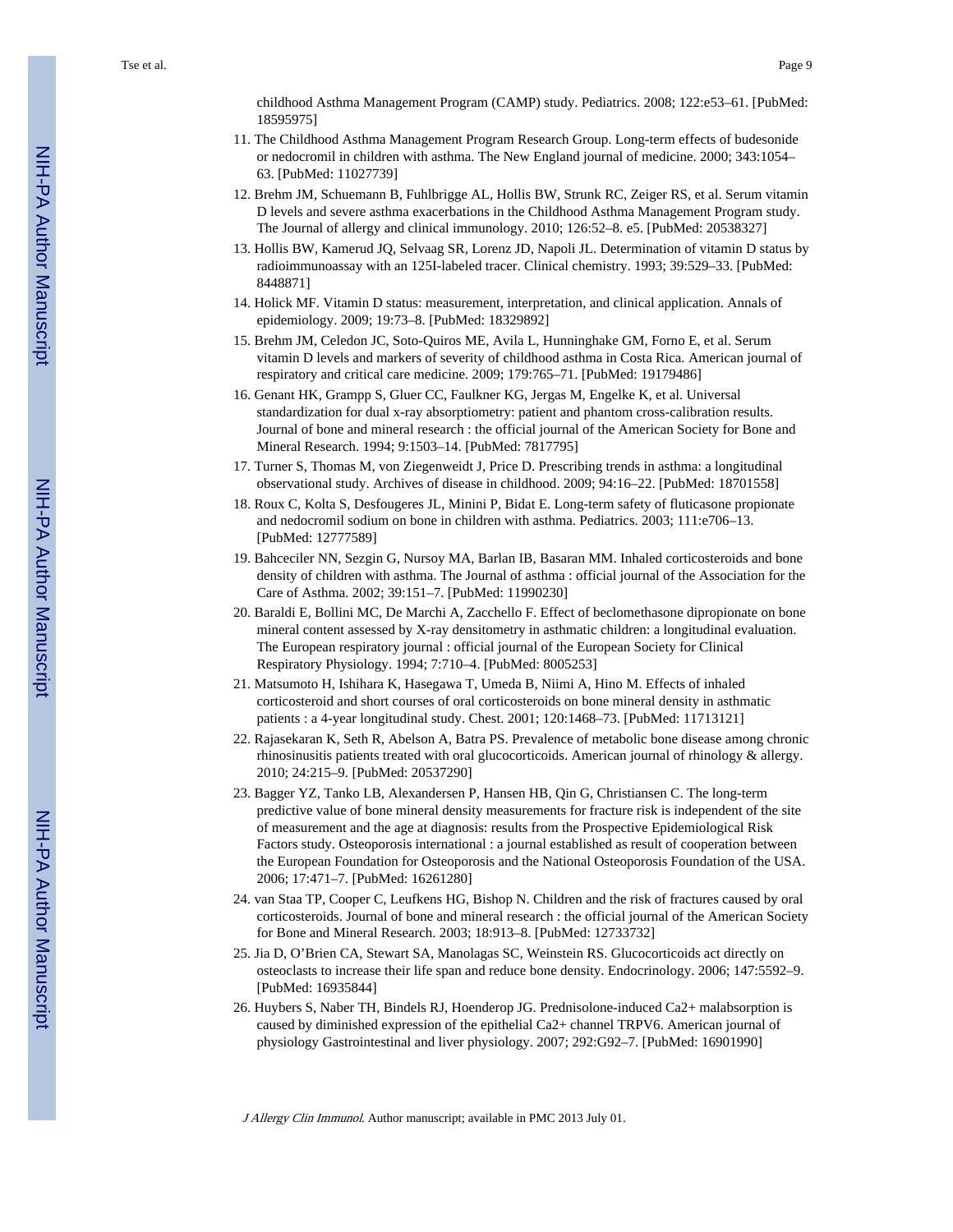Tse et al. Page 10

- 27. Carnevale V, Nieddu L, Romagnoli E, Battista C, Mascia ML, Chiodini I, et al. Regulation of PTH secretion by 25-hydroxyvitamin D and ionized calcium depends on vitamin D status: a study in a large cohort of healthy subjects. Bone. 2010; 47:626–30. [PubMed: 20601288]
- 28. Bischoff-Ferrari HA, Dietrich T, Orav EJ, Dawson-Hughes B. Positive association between 25 hydroxy vitamin D levels and bone mineral density: a population-based study of younger and older adults. The American journal of medicine. 2004; 116:634–9. [PubMed: 15093761]
- 29. Wasilewska A, Rybi-Szuminska A, Zoch-Zwierz W. Serum RANKL, osteoprotegerin (OPG), and RANKL/OPG ratio in nephrotic children. Pediatric nephrology. 2010; 25:2067–75. [PubMed: 20602239]
- 30. Callewaert F, Venken K, Ophoff J, De Gendt K, Torcasio A, van Lenthe GH, et al. Differential regulation of bone and body composition in male mice with combined inactivation of androgen and estrogen receptor-alpha. The FASEB journal : official publication of the Federation of American Societies for Experimental Biology. 2009; 23:232–40.
- 31. Lindberg MK, Alatalo SL, Halleen JM, Mohan S, Gustafsson JA, Ohlsson C. Estrogen receptor specificity in the regulation of the skeleton in female mice. The Journal of endocrinology. 2001; 171:229–36. [PubMed: 11691642]
- 32. Baxter-Jones AD, Faulkner RA, Forwood MR, Mirwald RL, Bailey DA. Bone mineral accrual from 8 to 30 years of age: an estimation of peak bone mass. Journal of bone and mineral research : the official journal of the American Society for Bone and Mineral Research. 2011; 26:1729–39. [PubMed: 21520276]
- 33. Gutierrez OM, Farwell WR, Kermah D, Taylor EN. Racial differences in the relationship between vitamin D, bone mineral density, and parathyroid hormone in the National Health and Nutrition Examination Survey. Osteoporosis international : a journal established as result of cooperation between the European Foundation for Osteoporosis and the National Osteoporosis Foundation of the USA. 2011; 22:1745–53. [PubMed: 20848081]
- 34. Zemel BS, Kalkwarf HJ, Gilsanz V, Lappe JM, Oberfield S, Shepherd JA, et al. Revised reference curves for bone mineral content and areal bone mineral density according to age and sex for black and non-black children: results of the bone mineral density in childhood study. The Journal of clinical endocrinology and metabolism. 2011; 96:3160–9. [PubMed: 21917867]
- 35. Jorde R, Sneve M, Hutchinson M, Emaus N, Figenschau Y, Grimnes G. Tracking of serum 25 hydroxyvitamin D levels during 14 years in a population-based study and during 12 months in an intervention study. American journal of epidemiology. 2010; 171:903–8. [PubMed: 20219763]
- 36. Hofmann JN, Yu K, Horst RL, Hayes RB, Purdue MP. Long-term variation in serum 25 hydroxyvitamin D concentration among participants in the Prostate, Lung, Colorectal, and Ovarian Cancer Screening Trial. Cancer epidemiology, biomarkers & prevention : a publication of the American Association for Cancer Research, cosponsored by the American Society of Preventive Oncology. 2010; 19:927–31.
- 37. O'Mahony L, Stepien M, Gibney MJ, Nugent AP, Brennan L. The potential role of vitamin D enhanced foods in improving vitamin D status. Nutrients. 2011; 3:1023–41. [PubMed: 22292109]

# **CAMP Credit Roster**

# **Source of funding**

The Childhood Asthma Management Program trial and CAMP Continuation Study were supported by contracts NO1-HR-16044, 16045, 16046, 16047, 16048, 16049, 16050, 16051, and 16052 with the National Heart, Lung, and Blood Institute and General Clinical Research Center grants M01RR00051, M01RR0099718-24, M01RR02719-14, and RR00036 from the National Center for Research Resources. The CAMP Continuation Study/Phases 2 and 3 were supported by grants U01HL075232, U01HL075407, U01HL075408, U01HL075409, U01HL075415, U01HL075416, U01HL075417, U01HL075419, U01HL075420, and U01HL075408 from the National Heart, Lung, and Blood Institute.

Members of the CAMP Research Group: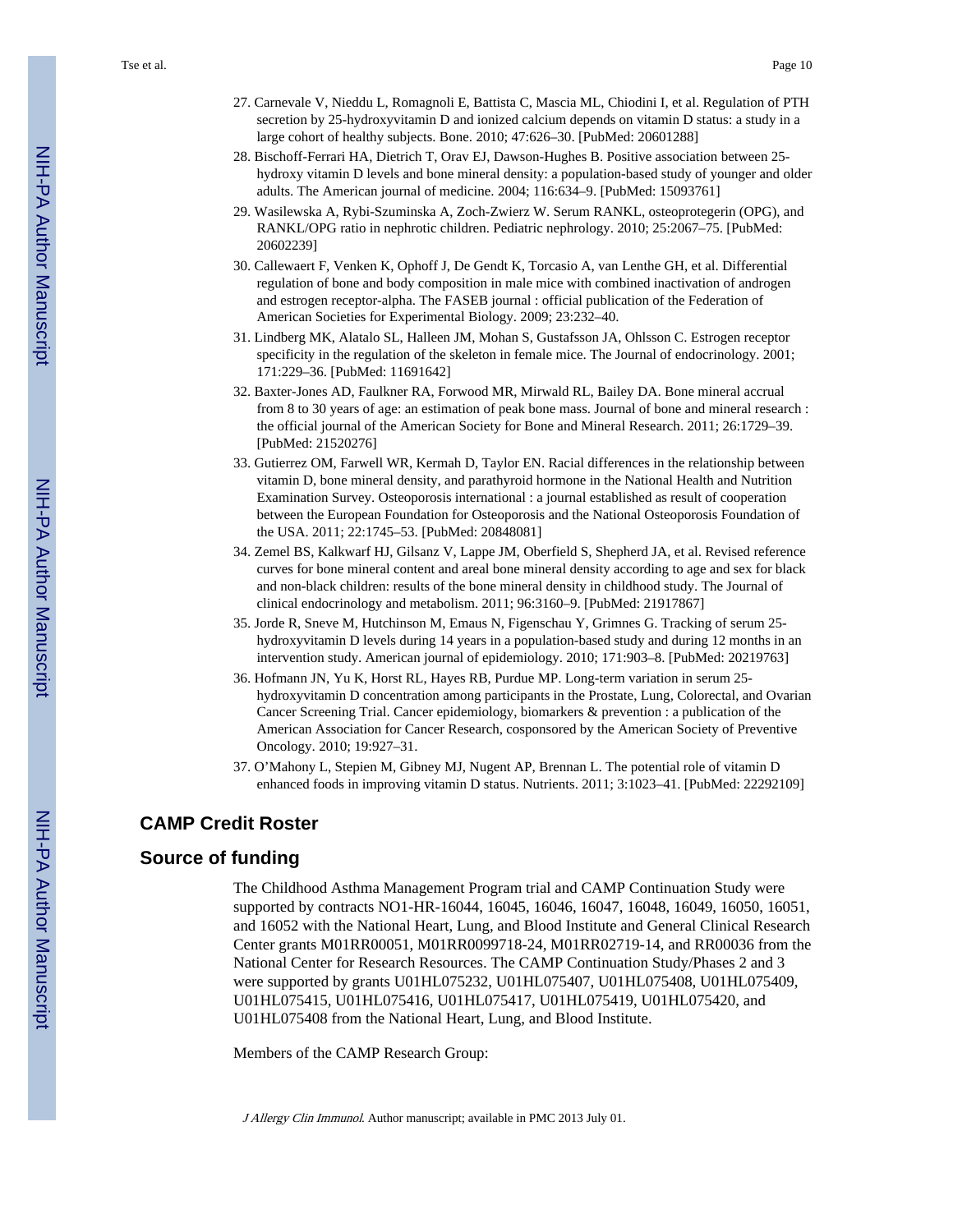**ASTHMA, Inc, Seattle, WA**: Paul Williams, MD (Principal Investigator); Mary V. Lasley, MD (Co-Director); Tamara Chinn, MSN, ARNP (Coordinator). Michele Hinatsu, MSN, ARNP; Clifton T. Furukawa, MD; Leonard C. Altman, MD; Frank S. Virant, MD; Michael S. Kennedy, MD; Jonathan W. Becker, MD; Stephen Tilles, MD; Miranda MacLaren. C. Warren Bierman, MD (1992–1997); Dan Crawford, RN (1996–2002); Thomas DuHamel (1991–2004); Heather Eliassen, BA (1996–1999); Babi Hammond (1996–1999); Dominick A. Minotti, MD (1992–2003); Chris Reagan (1992–2003); Gail Shapiro (1991–2006, Principal Investigator); Marian Sharpe, RN (1992–1994); Ashley Tatum, MD (2004–2007); Grace White (1991–2007). Timothy G. Wighton, PhD (1994–1998).

**Brigham & Women's Hospital, Boston, MA:** Anne Fuhlbrigge, MD (Principal Investigator); Anne Plunkett, NP, MS (Coordinator). Nancy Madden, RN, BSN; Mark Boehnert, MD; Christine Darcy; Anita Feins, MD; Natalia Kandror, MD; Kelly MacAulay, MD; Scott Weiss MD. Walter Torda, MD (Co-Investigator Director, 1993–2003); Martha Tata, RN (1993–2002); Sally Babigian, RN (1997–1999); Peter Barrant, MD (2004–2007); Linda Benson (1998–2004); Jose Caicedo (1998–1999); Tatum Calder (1998–2001); Anthony DeFilippo (1994–2000); Cindy Dorsainvil (1998–2001); Julie Erickson (1998– 1999); Phoebe Fulton (1997); Mary Grace, RN (1994–1996); Jennifer Gilbert (1997–1998); Dirk Greineder, MD (1993–2000); Stephanie Haynes (1993–1998); Margaret Higham, MD (1996–1998); Deborah Jakubowski (1999); Susan Kelleher (1993–1997); Jay Koslof, PhD (1993–1995); Dana Mandel (1996–1998); Patricia Martin (2001–2003); Agnes Martinez (1994–1997); Jean McAuliffe (1994–1995); Erika Nakamoto (2002–2004); Paola Pacella (1993–1998); Paula Parks (1993–1995); Johanna Sagarin (1998–1999); Kay Seligsohn, PhD (1995–2004); Susan Swords (2003–2005); Meghan Syring (1998–2001); June Traylor, MSN, RN (1996–1998); Melissa Van Horn, PhD (1996–1999); Carolyn Wells, RN (1993– 1995); Ann Whitman, RN (1994–1996).

**The Hospital for Sick Children, Toronto, Ontario, Canada**: Hartmut Grasemann, MD (Principal Investigator); Melody Miki, RN, BSN (Coordinator); Melinda Solomon, MD; Padmaja Subbarao, MD. Ian MacLusky, MD, FRCP (Director 1999–2007); Joe Reisman, MD, FRCP(C), MBA (Director, 1996–1999); Henry Levison, MD, FRCP(C) (Director, 1992–1996); Anita Hall, RN (Coordinator, 1993–2007). Yola Benedet (1994–1999); Susan Carpenter, RN (1998–2001); Jennifer Chay (2004); Michelle Collinson, RN (1994–1998); Jane Finlayson-Kulchin, RN (1994–1998); Kenneth Gore, MA (1993–1999); Nina Hipolito, RN (2003–2004); Noreen Holmes, RRT (1998–1999); Erica Hoorntje, RN (2002–2003); Sharon Klassen, MA(1999–2000); Joseé Quenneville, MSc (1993–1995); Renée Sananes, PhD (1993–2004); Christine Wasson, PhD (1999); Margaret Wilson, RN (2001–2002).

**Johns Hopkins Asthma & Allergy Center, Baltimore, MD:** N. Franklin Adkinson, Jr, MD (Director); Deborah Bull, LPN (Coordinator); Stephanie Philips, RN. Peyton Eggleston, MD (Co-Director, 1991–2004); Karen Huss, DNSc (Co-Investigator, 1991–2004); Leslie Plotnick, MD (Co-Investigator, 1991–1999); Margaret Pulsifer, PhD (Co-Investigator, 1993–-2004); Cynthia Rand, PhD (Co-Investigator, 1991–2004). Elizabeth Aylward, PhD (1991–2004), Nancy Bollers, RN (Coordinator, 1993–2004); Kathy Pessaro (2004–2007); Barbara Wheeler, RN, BSN (Coordinator, 1991–1999).

**National Jewish Health, Denver, CO**: Stanley Szefler, MD (Director); Harold S. Nelson, MD (Co-Director); Bruce Bender, PhD (Co-Investigator); Ronina Covar, MD (Co-Investigator); Andrew Liu, MD (Co-Investigator); Joseph Spahn, MD (Co-Investigator); D Sundström (Coordinator); Melanie Phillips; Michael P. White; Melanie Gleason, PA-C; Marzena Krawiec, MD; Gary Larsen, MD; Gayle Spears, PA-C. Kristin Brelsford (1997–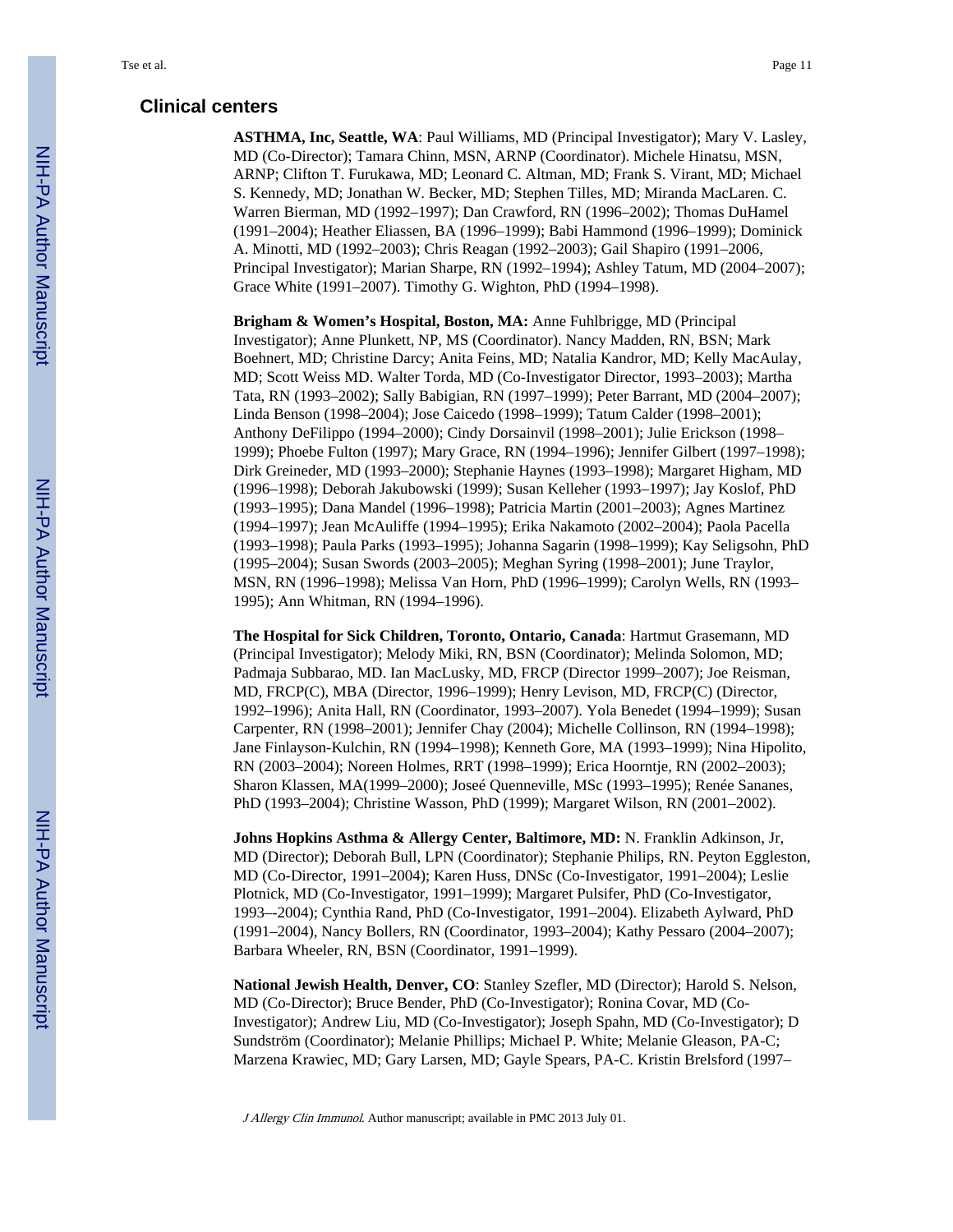1999); Jessyca Bridges (1995–1997); Jody Ciacco (1993–1996); Michael Eltz (1994–1995); Jeryl Feeley, MA (Coordinator, 1992–1995); Michael Flynn (1995–1996); Tara Junk-Blanchard (1997–2000); Joseph Hassell (1992–1998); Marcia Hefner (1992–1994); Caroline Hendrickson, RN (1995–1998; Coordinator, 1995–1997); Daniel Hettleman, MA (1995– 1996); Charles G. Irvin, PhD (1992–1998); Alan Kamada, PharmD (1994–1997); Sai Nimmagadda, MD (1993–1996); Kendra Sandoval (1995–1997); Jessica Sheridan (1994– 1995); Trella Washington (1993–1997); Eric Willcutt, MA (1996–1997). We also thank the pediatric allergy/immunology and pulmonary fellows for their participation (Ivan Cardona, MD; Kirstin Carel, MD; Jayna Doshi, MD; Rich Hendershot, MD; Jeffrey Jacobs, MD; Neal Jain, MD; June-ku Brian Kang, MD; Tracy Kruzick, MD; Harvey Leo, MD; Beth Macomber, MD; Jonathan Malka, MD; Chris Mjaanes, MD; John Prpich, MD; Lora Stewart, MD; Ben Song, MD; Grace Tamesis, MD).

**University of California, San Diego and Kaiser Permanente Southern California Region, San Diego, CA:** Robert S. Zeiger, MD, PhD (Director); Noah Friedman, MD (Co-Investigator); Michael H. Mellon, MD (Co-Investigator); Michael Schatz, MD (Co-Investigator); Kathleen Harden, RN (Coordinator). Terrie Long, RN; Travis Macaraeg; Elsa Rodriguez; Eva Rodriguez, RRT. Sandra Christensen, MD (2004–2007); James G. Easton, MD (Co-Director, 1993–1994); M. Feinberg (1997–1998); Linda L. Galbreath (1991–2002); Jennifer Gulczynski (1998–1999); Ellen Hansen (1995–1997); Al Jalowayski, PhD (Co-Investigator, 1991–2005); Elaine Jenson (2004–2007); Alan Lincoln, PhD (Co-Investigator, 1991–2003); Jennie Kaufman (1994); Shirley King, MSW (1992–1999); Brian Lopez (1997–1998); Michaela Magiari-Ene, MA (1994–1998); Kathleen Mostafa, RN (1994– 1995); Avraham Moscona (1994–1996); Catherine A. Nelle, RN (1991–2005); Jennifer Powers (2001–2003); Karen Sandoval (1995–1996); Nevin W. Wilson, MD (Co-Director, 1991–1993).

**University of New Mexico, Albuquerque, NM:** H. William Kelly, PharmD (Director); Aaron Jacobs (Co-Investigator); Hengameh H. Raissy, PharmD, PhC (Co-Investigator); Mary Spicher, RN (Coordinator). Christina Batson. Robert Annett, PhD (Co-Investigator, 1993–2004); Teresa Archibeque (1994–1999); Naim Bashir, MD (Co-Investigator, 1998– 2005); H. Selda Bereket (1995–1998); Marisa Braun (1996–1999); Carrie Bush (1995– 1999); Shannon C. Bush (2002–2007); Michael Clayton, MD (Co-Investigator, 1999–2001); Angel Colon-Semidey, MD (Co-Investigator, 1997–2000); Sara Devault (1993–1997); Anna Esparham (2004–2007); Roni Grad, MD (Co-Investigator, 1993–1995); David Hunt, RRT (1995–2004); Jeanne Larsson, RN (1995–1996); Katie McCallum (2009); Sandra McClelland, RN (Coordinator, 1993–1995); Bennie McWilliams, MD (Co-Investigator, Director, 1992–1998); Elisha Montoya (1997–2000); Margaret Moreshead (1996–1999); Shirley Murphy, MD (Co-Investigator, 1992–1994); Barbara Ortega, RRT (1993–1999); David Weers (1997–1998); Jose Zayas (1995–1996).

**Washington University, St. Louis, MO**: Robert C. Strunk, MD (Director); Leonard Bacharier, MD (Co-Investigator); Gordon R. Bloomberg, MD (Co-Investigator); Denise Rodgers, RPFT (Coordinator). Ellen Albers (1999–2003); James M. Corry, MD (Co-Investigator, 1995–2004); Karen DeMuth (2006–2007); Lila Kertz, MSN, RN, CPNP (2005–2007); Valerie Morgan, RRT (2004–2007); Cynthia Moseid (2007); Tina Oliver-Welker, CRTT (1993–2007); Deborah K. White, RPFT, RRT (1993–2007).

#### **Resource centers**

**Data Coordinating Center, The Johns Hopkins University, Baltimore, MD:** James Tonascia, PhD (Director). Patricia Belt; Karen Collins; Betty Collison; Ryan Colvin, MPH; John Dodge; Michele Donithan, MHS; Cathleen Ewing; Rosetta Jackson; Hope Livingston;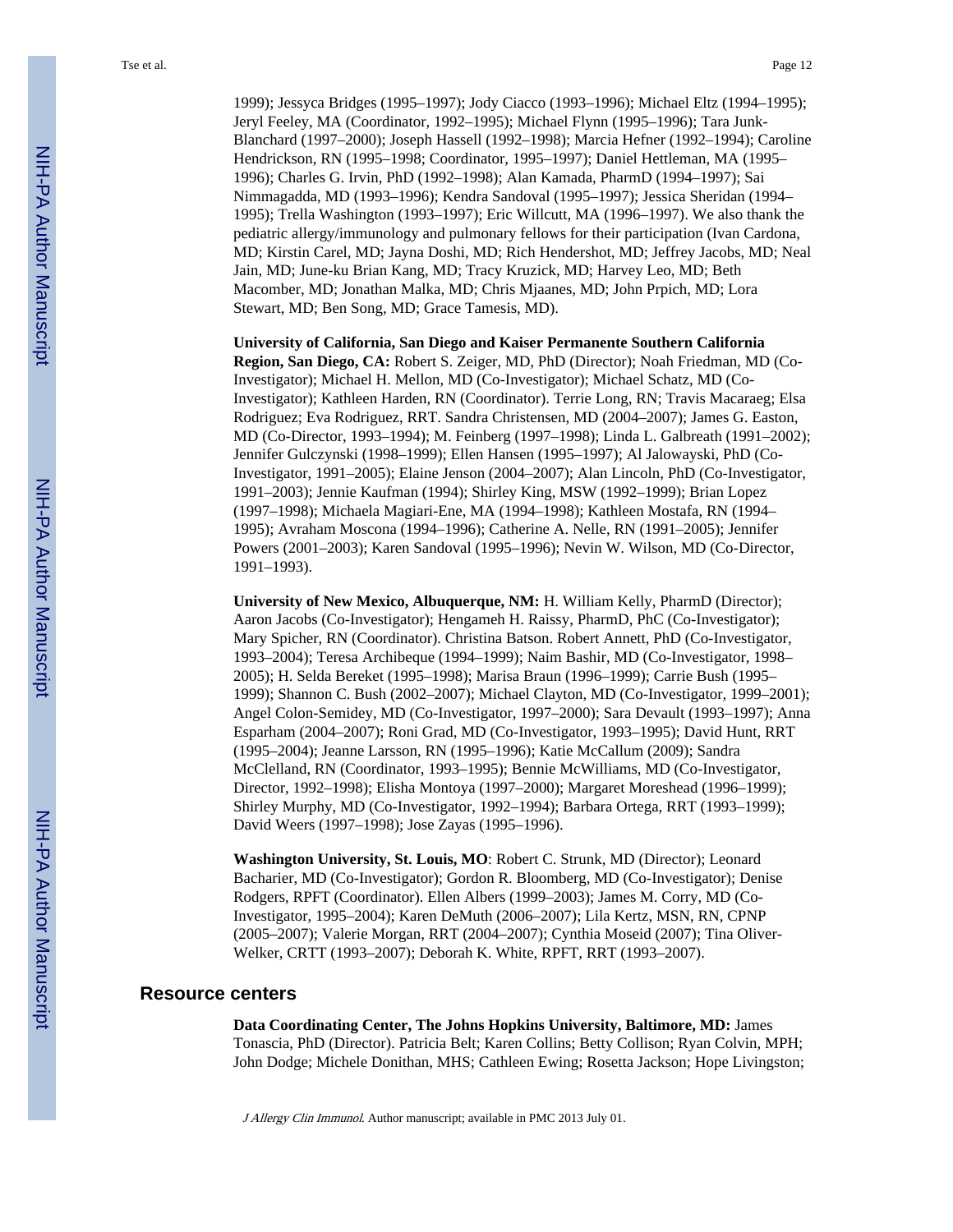Jill Meinert; Girlie Reyes; Michael Smith; Alice L. Sternberg, ScM; Mark L. Van Natta, MHS; Annette Wagoner; Laura Wilson, ScM; Robert Wise, MD; Katherine Yates, ScM.

**Project Office, National Heart, Lung, and Blood Institute, Bethesda, MD:** Virginia Taggart, MPH (Project Officer); Lois Eggers; James Kiley, PhD; Howard Moore; Gang Zheng, PhD. Paul Albert, PhD (1991–1999); Suzanne Hurd, PhD (1991–1999); Sydney Parker, PhD (1991–1994); Pamela Randall (1992–2003); Margaret Wu, PhD (1991–2001).

# **Committees**

**Data and Safety Monitoring Board**: Michelle Cloutier, MD (Chair); John Connett, PhD; Leona Cuttler, MD; Frank Gilliland, MD, PhD. Clarence E. Davis, PhD (1993–2003); Howard Eigen, MD (1993–2009, Chair); David Evans, PhD (1993–2007); Meyer Kattan, MD (1993–2007); Rogelio Menendez, MD (1993–2007); F. Estelle R. Simons, MD (1993– 2007); Sanford Leikin, MD (1993–1999).

**Steering Committee**: Robert Strunk, MD (Study Chair); N. Franklin Adkinson, MD; Robert Annett, PhD (1992–1995, 1997–1999); Bruce Bender, PhD; Mary Caesar, MHS (1994– 1996); Reuben Cherniack, MD (Study Chair 1993–2007); Thomas R. DuHamel, PhD (1992–1994, 1996–1999); Anne Fuhlbrigge, MD; Hartmut Grasemann, MD; H. William Kelly, PharmD; Henry Levison, MD (1992–1996); Alan Lincoln, PhD (1994–1995); Ian MacLusky, MD (1999–2006); Bennie McWilliams, MD (1992–1998); Curtis L. Meinert, PhD; Sydney Parker, PhD (1991–1994); Joe Reisman, MD, FRCP(C), MBA (1991–1999); Denise Rodgers; Kay Seligsohn, PhD (1996–1997); Gail G. Shapiro, MD (1991–2006); Marian Sharpe (1993–1994); D Sundström (1998–1999); Stanley Szefler, MD; Virginia Taggart, MPH; Martha Tata, RN (1996–1998); James Tonascia, PhD; Scott Weiss, MD, MS; Barbara Wheeler, RN, BSN (1993–1994); Paul Williams, MD; Robert Wise, MD; Robert Zeiger, MD, PhD.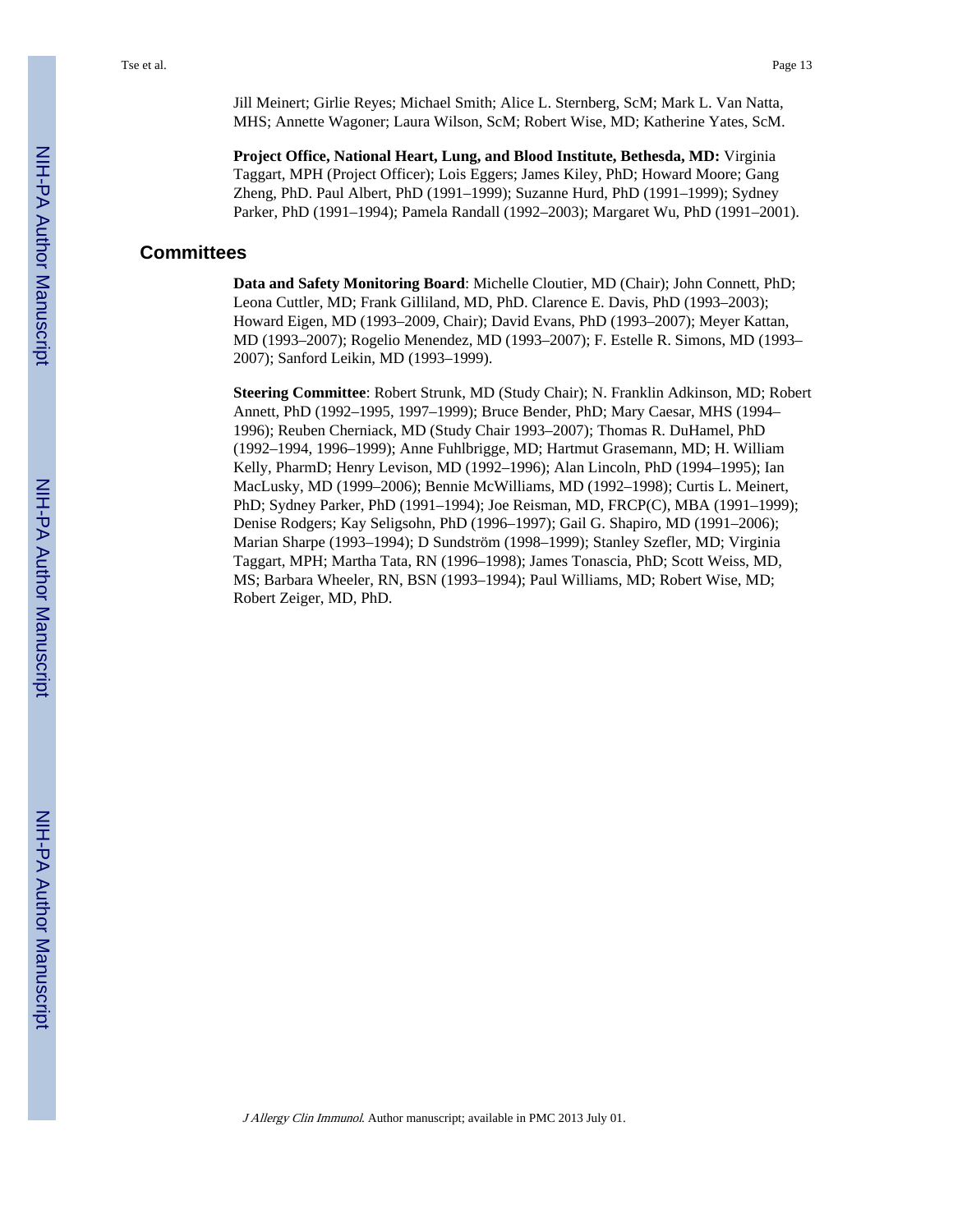#### **Clinical Implications**

Corticosteroid use in asthma is associated with a reduction in BMA. Vitamin D insufficiency is also associated with decreased BMD. However, the interaction between vitamin D and corticosteroids in asthma is not well understood.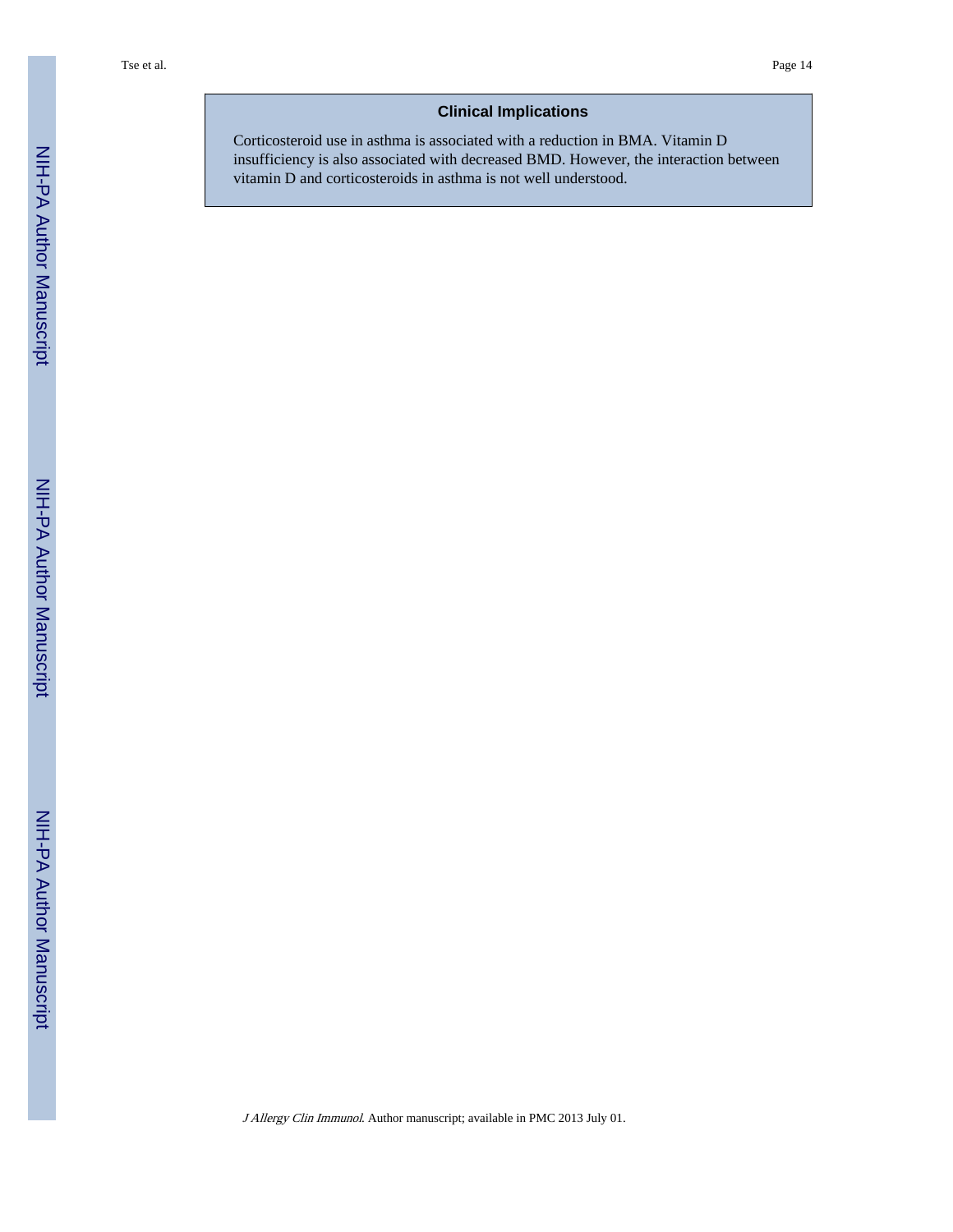Tse et al. Page 15



#### **Figure 1.**

Difference in BMA between OCS-exposed and OCS-unexposed in boys, by category of OCS exposure and vitamin D sufficiency status. Vitamin D insufficient boys who were exposed to more than 2 OCS courses per year had twice the difference in BMA compared to the vitamin D sufficient boys.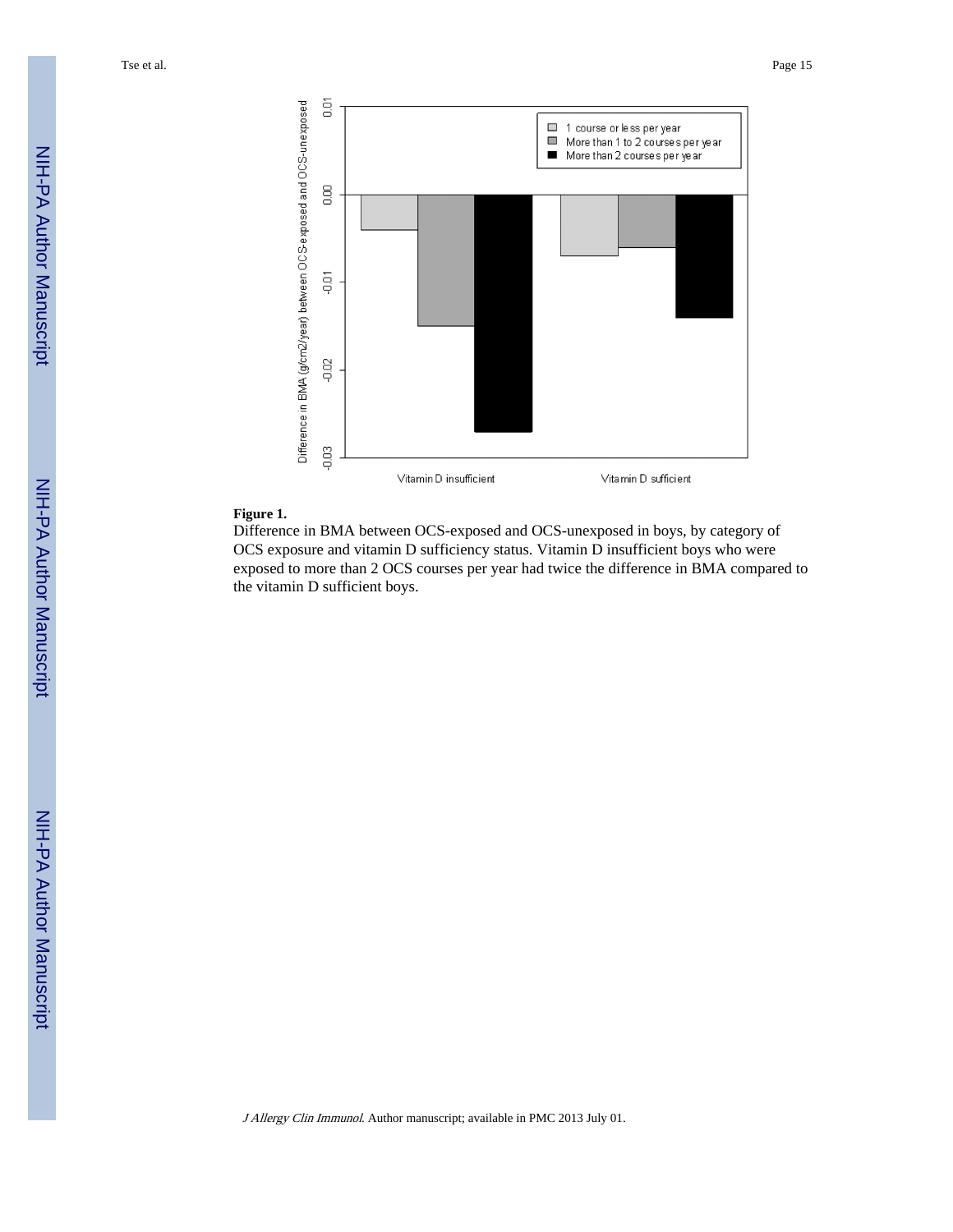#### **Table I**

#### Baseline characteristics

| <b>Baseline characteristics (n=780)</b>         |                   |            |                        |            |
|-------------------------------------------------|-------------------|------------|------------------------|------------|
|                                                 | Vitamin D         | $30$ ng/ml | Vitamin $D > 30$ ng/ml |            |
| N(%)                                            | 289 (37.0)        |            | 491 (63.0)             |            |
| Male $(\% )$                                    | 176 (60.9)        |            | 306(62.3)              |            |
| Age, mean (SD), years                           | 9.2(2.1)          |            | 8.8(2.1)               |            |
| Height, mean (SD), cm                           | 135.6 (13.9)      |            | 132.9 (13.5)           |            |
| BMI percentile, median (IQR), kg/m <sup>2</sup> | 76.9 (49.0, 93.1) |            | 68.0 (42.9, 88.9)      |            |
| BMD, median (IQR), g/cm <sup>2</sup>            |                   |            |                        |            |
| <b>Baseline</b>                                 | 0.64(0.59, 0.72)  |            | 0.63(0.57, 0.69)       |            |
| Vitamin D, median (IQR), ng/ml                  | 24.0 (19.6, 27.5) |            | 41.9 (35.2, 52.5)      |            |
| Exposure to passive smoking, $n(\%)$            | 60(20.8)          |            | 130 (26.4)             |            |
| Race/Ethnicity, n (%)                           |                   |            |                        |            |
| White                                           | 158 (54.7)        |            | 380 (77.4)             |            |
| <b>Black</b>                                    | 71 (24.6)         |            | 28 (5.7)               |            |
| Hispanic                                        | 26(9.0)           |            | 46 (9.4)               |            |
| Other                                           | 34 (11.8)         |            | 37(7.5)                |            |
| Tanner stage, n (% within sex)                  |                   |            |                        |            |
| <b>Baseline</b>                                 | Male              | Female     | Male                   | Female     |
| Stage 1                                         | 117(67.2)         | 81 (71.6)  | 220 (72.6)             | 131 (70.8) |
| Stage 2                                         | 40(23.0)          | 14(12.4)   | 69(22.8)               | 37(20.0)   |
| Stage 3                                         | 13(7.5)           | 9(8.0)     | 9(3.0)                 | 12(6.5)    |
| Stage 4                                         | 4(2.3)            | 7(6.2)     | 5(1.6)                 | 4(2.2)     |
| Stage 5                                         | 0(0)              | 2(1.8)     | 0(0)                   | 1(0.5)     |
| At 4 years follow-up                            |                   |            |                        |            |
| Stage 1                                         | 29 (16.7)         | 8 (7.3)    | 86 (28.5)              | 18 (9.9)   |
| Stage 2                                         | 46 (26.4)         | 26(23.9)   | 72(23.8)               | 41 (22.5)  |
| Stage 3                                         | 25 (14.4)         | 25(23.0)   | 37 (12.3)              | 43 (23.6)  |
| Stage 4                                         | 31 (17.8)         | 20(18.3)   | 38 (12.6)              | 34 (18.7)  |
| Stage 5                                         | 43 (24.7)         | 30(27.5)   | 69(22.8)               | 46(25.3)   |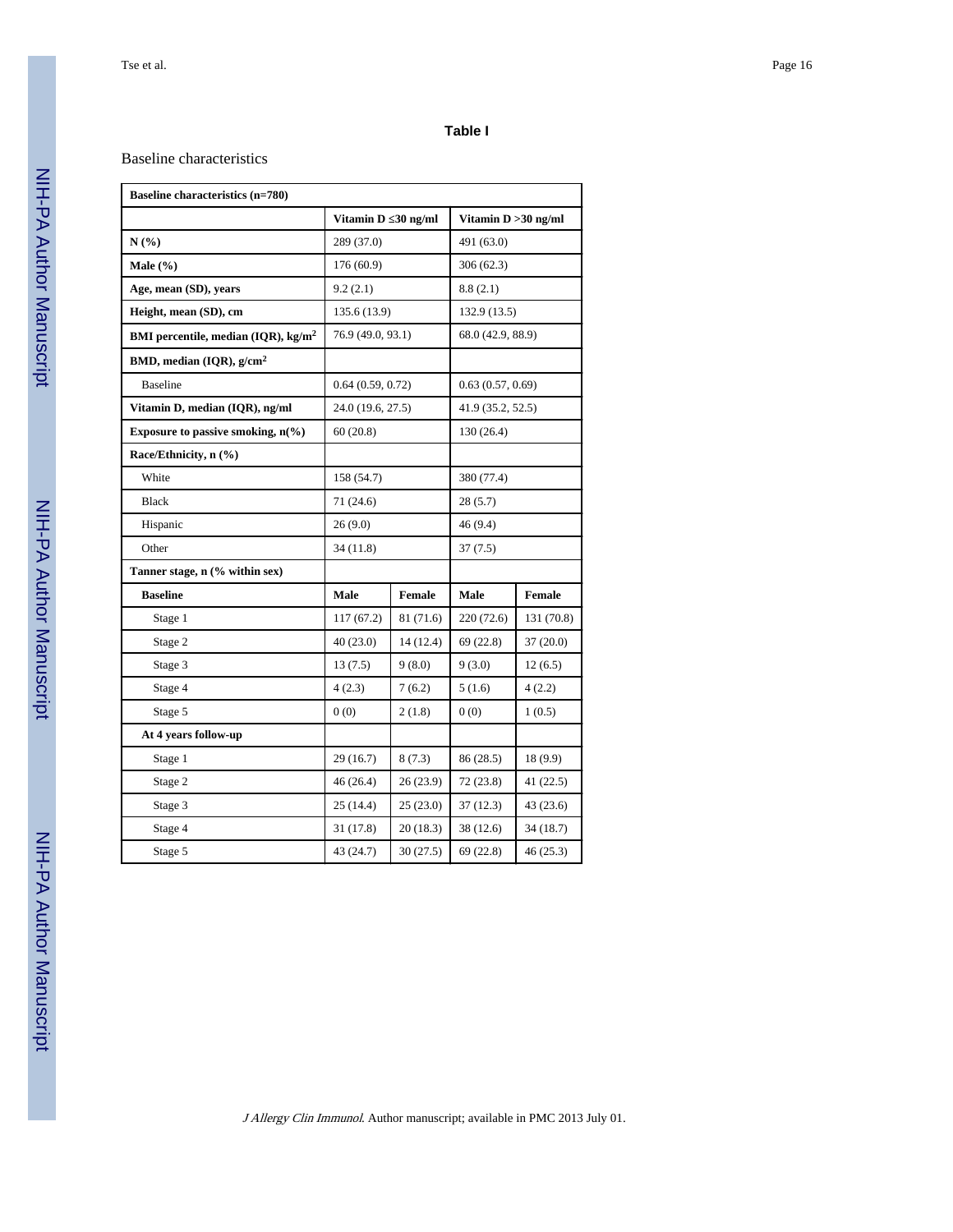NIH-PA Author ManuscriptNIH-PA Author Manuscript г

# **Table II**

| Rone muneral accretion by corticosteroid exposures and vitamun $\Gamma$ sufficiency<br>i |
|------------------------------------------------------------------------------------------|
|                                                                                          |
|                                                                                          |
|                                                                                          |
| ני ש                                                                                     |
| contract of the state of the state                                                       |
|                                                                                          |
|                                                                                          |
| :<br>;                                                                                   |
| $\frac{1}{2}$<br>ſ                                                                       |

|                                 | Bone mineral accretion by corticosteroid exposures and vitamin D sufficiency |                            |       |                         |                          |                  |                     |       |                                       |                          |                |
|---------------------------------|------------------------------------------------------------------------------|----------------------------|-------|-------------------------|--------------------------|------------------|---------------------|-------|---------------------------------------|--------------------------|----------------|
|                                 | By randomization to budesonide treatment group                               |                            |       |                         |                          |                  |                     |       |                                       |                          |                |
|                                 |                                                                              | Boys                       |       |                         |                          |                  | Girls               |       |                                       |                          |                |
|                                 |                                                                              | $\blacksquare$             |       | BMA, median, g/cm2/year | Coefficient (95% CI)     | $*_{\mathbf{a}}$ | $\blacksquare$      |       | BMA <sup>*</sup> , median, g/cm2/year | Coefficient (95% CI)     | $\mathbf{z}^*$ |
| $30 \text{ ng/ml}$<br>Vitamin D | No budesonide                                                                | 137                        | 0.038 | $0.034$ <sup>*</sup>    | $0.004 (-0.002, 0.010)$  | 0.17             | 80                  | 0.059 | $0.061$ $^{\ast}$                     | $-0.003(-0.012, 0.006)$  | 0.53           |
|                                 | <b>Budesonide</b>                                                            | $39$                       | 0.045 | $0.041$ $^{\ast}$       |                          |                  | 33                  | 0.059 | $0.051$ $^{\ast}$                     |                          |                |
| Vitamin D > 30 ng/ml            | No budesonide                                                                | 204                        | 0.032 | $0.031$ $^{\ast}$       | $-0.004 (-0.007, 0.000)$ | $0.07$           | 128                 | 0.052 | $0.060$ $^{\ast}$                     | $-0.002(-0.009, 0.005)$  | 0.62           |
|                                 | <b>Budesonide</b>                                                            | $102\,$                    | 0.034 | $0.033$ <sup>*</sup>    |                          |                  | 57                  | 0.063 | $0.064$ <sup>*</sup>                  |                          |                |
| Budesonide, p<br>Vitamin D x    |                                                                              |                            |       |                         |                          | 0.53             |                     |       |                                       |                          | 0.79           |
| By cumulative ICS               |                                                                              |                            |       |                         |                          |                  |                     |       |                                       |                          |                |
| Vitamin D 30 ng/ml              | No ICS                                                                       | 101                        | 0.040 | $0.038**$               | $-0.001(-0.004, 0.002)$  | 0.50             | $\pmb{\mathcal{S}}$ | 0.063 | $0.064$ <sup>*</sup>                  | $-0.002(-0.007, 0.002)$  | 0.33           |
|                                 | 3 year-equivalent of<br>daily ICS                                            | $\mathfrak{L}$             | 0.028 | $0.030$ $^{\ast}$       |                          |                  | $\Omega$            | 0.054 | $0.051$ <sup>*</sup>                  |                          |                |
|                                 | $>3$ year-equivalent of daily ICS                                            | 43                         | 0.045 | $0.042$ <sup>*</sup>    |                          |                  | 33                  | 0.058 | $0.052$ <sup>*</sup>                  |                          |                |
| Vitamin D > 30 ng/ml            | No ICS                                                                       | 155                        | 0.035 | $0.032$ <sup>*</sup>    | $-0.003(-0.005, -0.001)$ | 0.007            | $86\,$              | 0.052 | $0.060$ $^{\ast}$                     | $-0.002 (-0.005, 0.002)$ | 0.40           |
|                                 | 3 year-equivalent of<br>daily ICS                                            | 48                         | 0.031 | $0.028$ $^{\ast}$       |                          |                  | 43                  | 0.058 | $0.060$ $^{\ast}$                     |                          |                |
|                                 | >3 year-equivalent of<br>daily ICS                                           | 103                        | 0.033 | $0.033$ <sup>*</sup>    |                          |                  | 56                  | 0.062 | $0.065$ <sup>*</sup>                  |                          |                |
| Vitamin D x ICS, p              |                                                                              |                            |       |                         |                          | 0.48             |                     |       |                                       |                          | 0.90           |
| By cumulative OCS               |                                                                              |                            |       |                         |                          |                  |                     |       |                                       |                          |                |
| Vitamin D 30 ng/ml              | No OCS                                                                       | $\overline{31}$            | 0.049 | $0.046$ $^{\ast}$       | $-0.005(-0.008, -0.002)$ | 0.001            | 26                  | 0.058 | $0.065$ <sup>*</sup>                  | $0.000(-0.004, 0.004)$   | 0.94           |
|                                 | 1 course per year                                                            | 88                         | 0.045 | $0.048$ $^{\ast}$       |                          |                  | 54                  | 0.049 | $0.063$ <sup>*</sup>                  |                          |                |
|                                 | 1-2 courses per year                                                         | $36\,$                     | 0.034 | $0.029$ <sup>*</sup>    |                          |                  | $\overline{17}$     | 0.044 | $0.042$ <sup>*</sup>                  |                          |                |
|                                 | >2 courses per year                                                          | $\overline{21}$            | 0.022 | $0.032$ <sup>*</sup>    |                          |                  | $\tilde{a}$         | 0.065 | $0.062$ <sup>*</sup>                  |                          |                |
| Vitamin D > 30 ng/ml            | No OCS                                                                       | $\ensuremath{\mathcal{C}}$ | 0.040 | $0.037$ <sup>*</sup>    | $-0.001(-0.003, 0.001)$  | 0.20             | $^{29}$             | 0.050 | $0.059$ <sup>*</sup>                  | $0.000 (-0.004, 0.003)$  | 0.91           |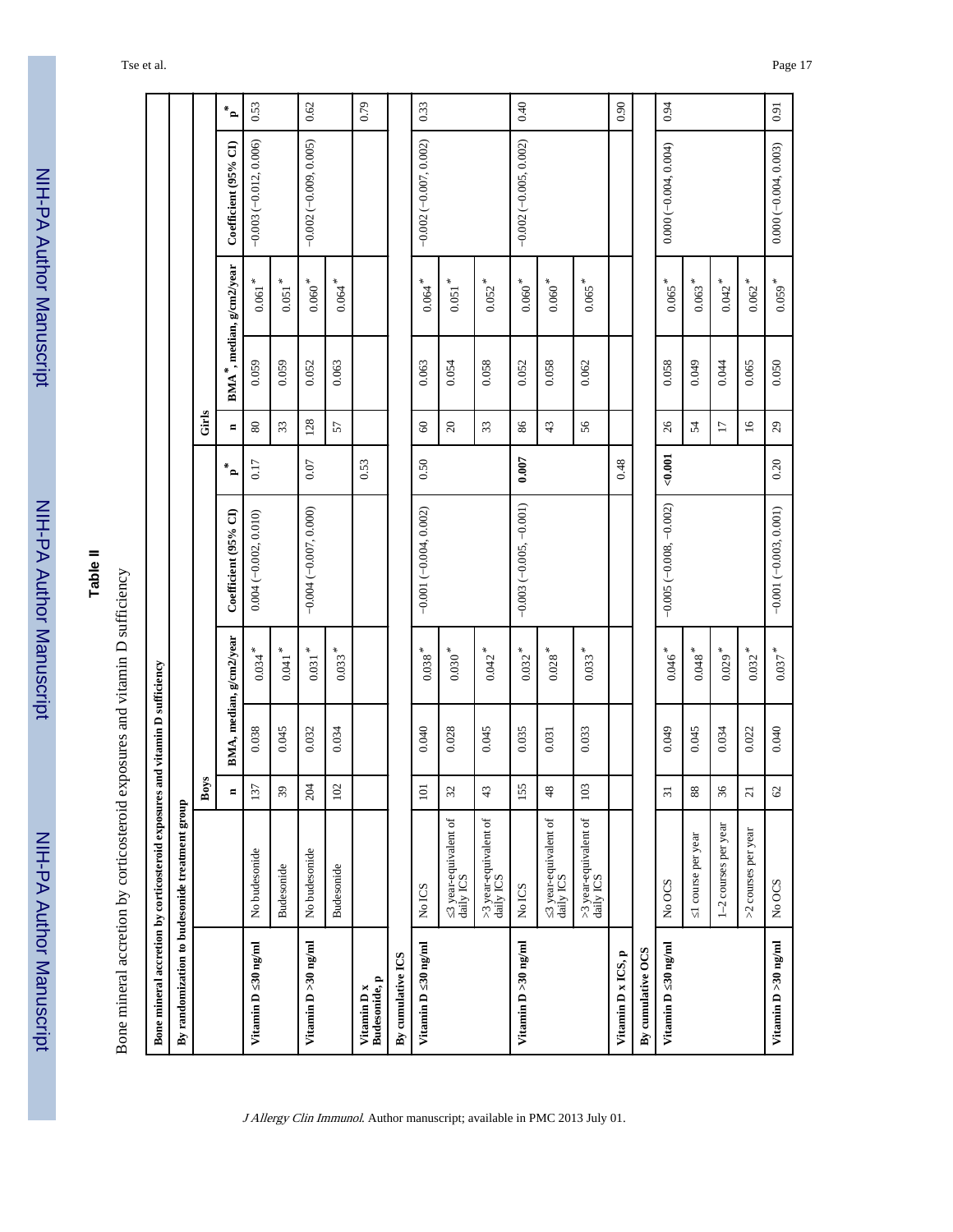NIH-PA Author Manuscript NIH-PA Author Manuscript

| $n$ BMA <sup>*</sup> , median, g/cm2/year Coefficient (95% CI)<br>$0.063**$<br>$0.058$ $^{\ast}$<br>$0.063**$<br>0.040<br>0.062<br>0.044<br>Girls<br>96<br>33<br>27<br>0.02<br>$\overline{a}$<br>Coefficient (95% CI)<br>BMA, median, g/cm2/year<br>$0.031$ <sup>*</sup><br>$0.029$ <sup>*</sup><br>$0.028$ <sup>*</sup><br>0.026<br>0.033<br>0.034<br>Boys<br>156<br>56<br>$\Im$<br>By randomization to budesonide treatment group<br>1-2 courses per year<br>>2 courses per year<br>1 course per year<br>Vitamin D x OCS, p | Bone mineral accretion by corticosteroid exposures and | vitamin D sufficiency |  |  |  |         |
|-------------------------------------------------------------------------------------------------------------------------------------------------------------------------------------------------------------------------------------------------------------------------------------------------------------------------------------------------------------------------------------------------------------------------------------------------------------------------------------------------------------------------------|--------------------------------------------------------|-----------------------|--|--|--|---------|
|                                                                                                                                                                                                                                                                                                                                                                                                                                                                                                                               |                                                        |                       |  |  |  |         |
|                                                                                                                                                                                                                                                                                                                                                                                                                                                                                                                               |                                                        |                       |  |  |  |         |
|                                                                                                                                                                                                                                                                                                                                                                                                                                                                                                                               |                                                        |                       |  |  |  | م*<br>— |
|                                                                                                                                                                                                                                                                                                                                                                                                                                                                                                                               |                                                        |                       |  |  |  |         |
|                                                                                                                                                                                                                                                                                                                                                                                                                                                                                                                               |                                                        |                       |  |  |  |         |
|                                                                                                                                                                                                                                                                                                                                                                                                                                                                                                                               |                                                        |                       |  |  |  |         |
|                                                                                                                                                                                                                                                                                                                                                                                                                                                                                                                               |                                                        |                       |  |  |  | 0.77    |

 $\stackrel{*}{\sim}$  Adjusted for baseline BMD, age, race, height, BMI percentile, Tamer stage. Adjusted for baseline BMD, age, race, height, BMI percentile, Tanner stage.